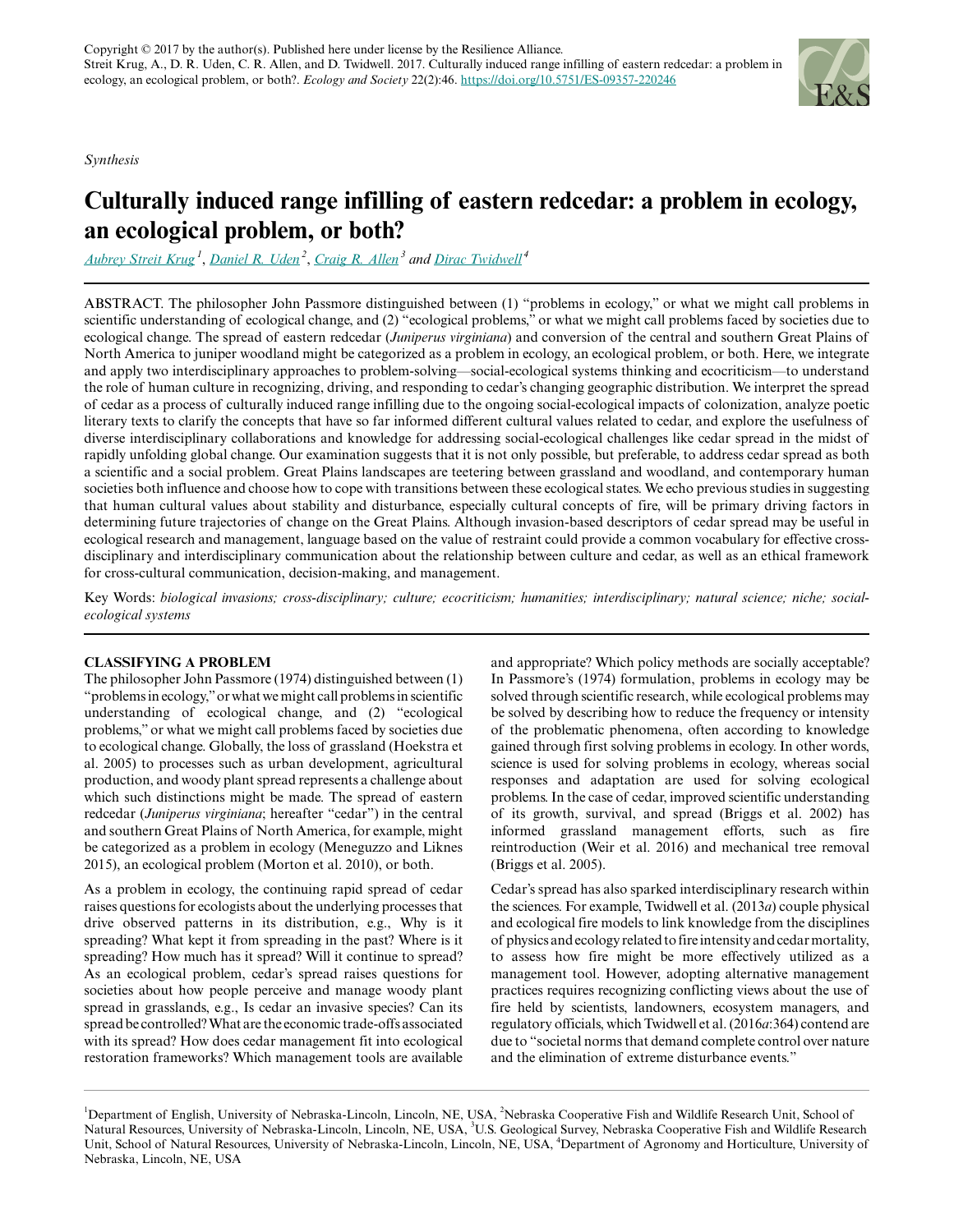If social norms, i.e., informal governance institutions (McCay 2002, Hahn et al. 2006), ultimately hinder management efforts to respond to cedar spread, addressing cedar spread first as a problem in ecology, i.e., focusing on scientific understanding, and then applying that knowledge to addressing it as an ecological problem, i.e., focusing on social consequences and responses, might not be the most effective approach. Alternatively, addressing cedar spread as an ecological problem without sufficient mechanistic understanding of it may be even less effective, at least over short time frames. However, given that social norms and practices grow out of cultural concepts and worldviews (Berkes et al. 2000) in indistinguishably linked systems of people and nature, i.e., socialecological systems, or SES (Berkes and Folke 1998), knowledge about past and present human cultures on the Great Plains could assist with simultaneously addressing cedar spread as a problem in ecology and an ecological problem. Human perceptions of cedar's proper place and role have been diverse and dynamic over the past several centuries. Cedar was valued by people as fuel (Witte and Gallagher 2010) and for its spiritual significance (Gilmore [1919] 1991). Presently, the spread of cedar is eliminating grasslands that provide wildlife habitat and livestock forage (Knapp et al. 2008, Harr et al. 2014); however, cedar is also valued for the variety of ecosystem services it provides, which include shelter, i.e., shelterbelts, soil erosion prevention/reduction, wildlife habitat, and carbon sequestration (Brandle et al. 2004, McKinley and Blair 2008).

If culture can be said to contribute rhythm (Holling and Sanderson 1996) to the adaptive dance (Gunderson 2003) between scientific understanding of, and social responses to, cedar spread, then it may be worthwhile to explicitly consider culture when addressing other social-ecological challenges. In practice, this could be accomplished through diversified interdisciplinary efforts that include the humanities (Holm et al. 2015), and which draw upon prior disciplinary and interdisciplinary work within and among the natural sciences, social sciences, and humanities.

# **INTERDISCIPLINARY APPROACHES TO PROBLEM-SOLVING**

Solving both problems in ecology and ecological problems requires applying knowledge from multiple disciplines (Ledford 2015) and valuing multiple ways of knowing (Kendrick 2003), i.e., epistemological pluralism (Miller et al. 2008). Given the global scale at which the threats to biodiversity and sustainable development now operate (Steffen et al. 2015), long-term, placebased, interdisciplinary collaborations (Collins et al. 2011) that draw from diverse knowledge bases (Ludwig et al. 2001, Turner et al. 2003) may assist with imagining and enacting greater ranges of possible responses (Crona and Bodin 2012). We briefly review, integrate, and apply two interdisciplinary approaches to problemsolving—SES thinking and ecocriticism—to understand the role of human culture in recognizing, driving, and responding to cedar's changing geographic distribution.

Basic tenets of SES thinking connect nature with society and bridge scientific disciplines to better understand and respond to complex social-ecological challenges such as biodiversity conservation and sustainable human resource use under the pressures and surprises of global change (Davidson-Hunt and Berkes 2003, Liu et al. 2007, Folke et al. 2010, Chapin et al. 2011, De Vos et al. 2016). The adoption of problem-oriented frameworks is a common approach

to SES analysis (Cumming 2014). Holling (2003:xvii) states, "Sustainable development and management of global and regional resources are not an ecological problem, nor an economic one, nor a social one. They are a combination of all three," and as such, may be addressed with adaptive management (Allen et al. 2011), adaptive governance (Folke et al. 2005), and related collaborative decision-making and management frameworks (Berkes et al. 2000, Hahn et al. 2006, Armitage et al. 2009, Miller et al. 2012, Spoon et al. 2015). Although system adaptability is a major focus of SES thinking, it is not always feasible to adapt to change while maintaining characteristic system structures and functions over the long term. In such instances, transformability allows for the reorganization of the system into a fundamentally different state (Walker et al. 2004, Folke et al. 2005).

In addition to the interdisciplinary tradition of SES thinking in the natural and social sciences, we draw on ecocriticism, an interdisciplinary tradition that has emerged from the humanities. Ecocriticism analyzes and theorizes human culture, language, and literature in the context of ecology and the environment (Heise 2006, Garrard 2012). The language a culture uses to conceptualize its relationship to nature (and "nature" is a term commonly analyzed) may reflect and impact that human group's social norms and behavior. So ecocriticism can be used to address ecological problems, or challenges in how societies respond to ecological change, in part by analyzing the terms through which such problems are culturally named and defined (Garrard 2012). An ecocritical approach to understanding ecological problems involves closely reading the language through which values about nature or ecology are expressed in literary texts like poems, and examining such texts in their cultural, historical, and environmental contexts (see Scigaj 1999, Bryson 2002, Knickerbocker 2012, and Hass 2013). This approach complements research on cognition and values in SES (Jones et al. 2016). The descriptive language and literary devices in poems may illustrate the complex and even conflicting values that shape how a culture recognizes an ecological problem and envisions a solution.

We use the spread of cedar as a case study to integrate and apply these interdisciplinary approaches for understanding the role of human culture in driving ecological change. This unique methodological synthesis allows us to (1) describe the spread of cedar as a process of what we call culturally induced range infilling; (2) clarify the concepts that have so far informed cultural values of cedar and which might be reimagined to effectively address cedar as both a problem in ecology and ecological problem; and (3) actively explore the value of diverse interdisciplinary collaborations and knowledge when applied to social-ecological challenges in the midst of rapidly unfolding global change.

# **CEDAR SPREAD AS A PROBLEM IN ECOLOGY**

What challenges exist regarding scientific understanding of cedar's past, present, and future geographic distributions, and how might interdisciplinary knowledge contribute to that understanding? To address this question, we start by adopting a general approach from the ecological subdiscipline of landscape ecology: detecting spatial patterns in landscapes and linking them with ecological processes, to improve understanding and predictive ability (Turner et al. 2001). In the case of cedar in Great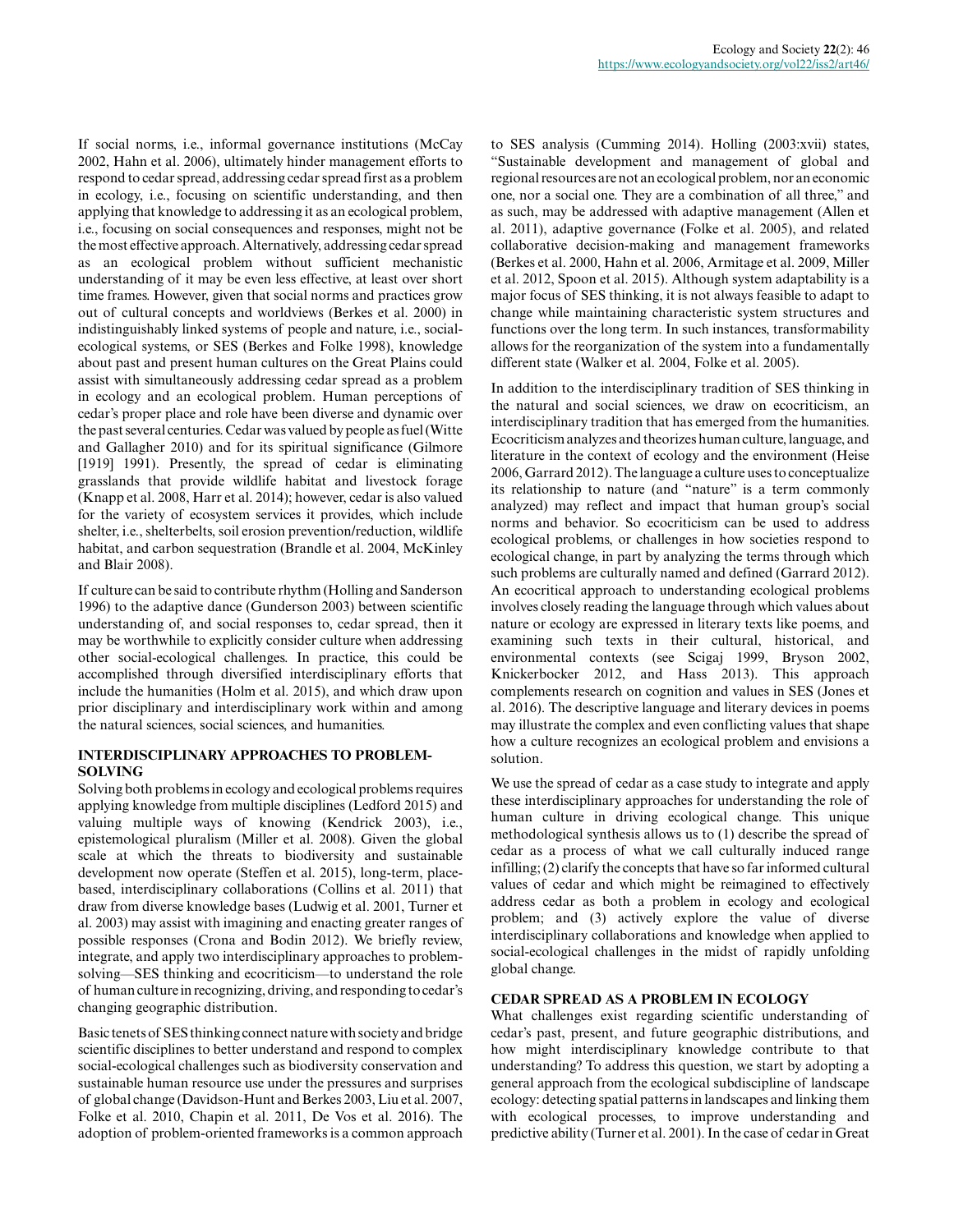Plains landscapes, general patterns in its geographic distribution include relative historical, i.e., from at least the early 19th century, stability (Bessey 1900) and recent, rapid spread (Meneguzzo and Liknes 2015). Improving understanding of this pattern change, and then extrapolating it into the future, requires examination of the factors that have shaped cedar's historical and current geographic distributions, i.e., ranges. We begin by considering cedar's ecological niche.

#### **Niche**

The ecological niche of a species, sensu Hutchinson (1957, 1978), is defined as the conditions under which it may persist indefinitely, i.e., maintain a stable population and exhibit non-negative net population growth. At large scales, i.e., broad extents, coarse resolutions, and long temporal durations, abiotic environmental conditions, notably climate, interact with the unique physiological requirements of a species to establish its distributional boundaries along environmental gradients. Despite the simplistic appeal of this approach for understanding species' distributions, empirical observations expose shortcomings. Most obviously, a species is generally not present in every location where it is capable of surviving and reproducing (Pulliam 2000, Hirzel and Le Lay 2008). To account for this inconsistency, Hutchinson (1957) divided niche into fundamental and realized components, with the fundamental niche comprising the abiotic conditions, e.g., climate, topography, and soils, under which a species may be assumed to be capable of surviving and reproducing, and the realized niche constituting areas where it is present when biotic interactions, e.g., competition, predation, mutualisms, and facilitation, are also accounted for.

In its fundamental niche, cedar displays broad tolerances in regard to precipitation, temperature, elevation, and soil type, and is the most widely distributed conifer in the eastern United States (Lawson 1990). Thus, grass-dominated Great Plains landscapes are climatically suitable for cedar, a phenomenon observed in relation to grasslands and trees worldwide (Bond 2008). Although it generally does not preclude the presence of cedar in the Great Plains, differences in soil depths, and thus moisture availability, between uplands and lowlands may result in slower spread in upland areas (Ratajczak et al. 2016).

In its realized niche, cedar is generally not limited by biotic interactions, although it may infrequently be defoliated by insects or deer (*Odocoileus* spp.; Lawson 1990). Cedar does not thrive under dense canopies of other vegetation; however, this is not a common limiting factor in grasslands. Through effects on photosynthetic efficiency, increasing global atmospheric carbon dioxide  $({\rm CO}_2)$  concentrations may be conferring C3 plant species like cedar with competitive advantages over C4 species (Huntley and Baxter 2013), which include warm season grasses of the Great Plains. However, a substantial degree of uncertainty exists regarding the effects of increasing  $CO<sub>2</sub>$  (Bond and Midgley 2012) and other facets of climate change (Volder et al. 2013) on treegrass competition. Therefore, based on the above niche definitions and observed cedar tolerances, cedar's fundamental and realized niches are assumed to be quite broad and to largely overlap with each other in the Great Plains.

#### **Niche versus range**

Although useful for differentiating between the roles of abiotic conditions and biotic interactions in determining species persistence (Bruno et al. 2003, Travis et al. 2005, Holt 2009, Wiens et al. 2010), Hutchinson's fundamental-realized niche subdivision does not account for all of the complexities of range. For example, it does not incorporate the effects of dispersal limitations, e.g., physical barriers, habitat fragmentation, and spread lags (Pearson and Dawson 2003, Peterson et al. 2011, Geerts et al. 2013), which means that differences may exist between realized niche and range, depending on the degree to which a species is prevented from reaching areas that are otherwise suitable for its persistence (Soberón and Peterson 2005, Engler and Guisan 2009). Furthermore, a species may temporarily exist but not persist in sink habitats as a result of successful dispersal into areas with unfavorable abiotic conditions or biotic interactions (Pulliam 2000). Therefore, failed, delayed, or successful dispersal may shape a species' range beyond its realized niche.

This distinction between niche and range is based on the bioticabiotic-movement (BAM) framework of Soberón and Peterson (2005), Soberón (2007), and Peterson et al. (2011), which hierarchically integrates the niche concepts of Grinnell (1917) and Elton (1927), and to which the niche concept of Hutchinson (1957, 1978) is easily rectified (Fig. 1). Grinnellian niche factors tend to be large-scale and abiotic and Eltonian niche factors to be small-scale and biotic (Soberón and Nakamura 2009). Furthermore, according to Chase and Leibold (2003), the niche definitions of Grinnell and Hutchinson emphasize the effects of environments on species, whereas the niche definition of Elton emphasizes the effects of species on their environments.

**Fig. 1**. Dynamic representation of the ecological niches and geographic distribution, i.e., range, of a hypothetical species over time, modified from Soberón and Peterson (2005), Soberón (2007), and Peterson et al. (2011). The range (D) is constituted by the intersection of areas in geographic space with suitable abiotic conditions (A), suitable biotic interactions (B), and to which the species is capable of moving (M), i.e., dispersing. The fundamental niche is represented by A, and the realized niche (RN) by the intersection of A and B. Both range and niche and the components composing them are dynamic, and as such, may fluctuate or shift over time. This animation was created in Microsoft PowerPoint 2013 and converted to a . gif online at<https://ezgif.com/>.

#### [view video](https://www.ecologyandsociety.org/9357/figure1.html)

Under a logistic model of cedar spread, e.g., sigmoid curve (Briggs et al. 2002), the number of cedar seeds available for dispersal in a landscape is proportional to the number of existing mature cedar trees in it. The primary nonanthropogenic dispersal mechanisms of cedar seeds are rain, wind, small mammals, and birds, each of which tend to operate at different spatial scales (Horncastle et al. 2004). None of these seed dispersal modes are noticeably restricted in Great Plains landscapes, although heterogeneity in factors like wind speed and animal population size may affect the location and rate of cedar spread, e.g., by increasing or decreasing mean seed dispersal distance. Lags in spread may thus exclude cedar from portions of its realized niche that are otherwise suitable for it.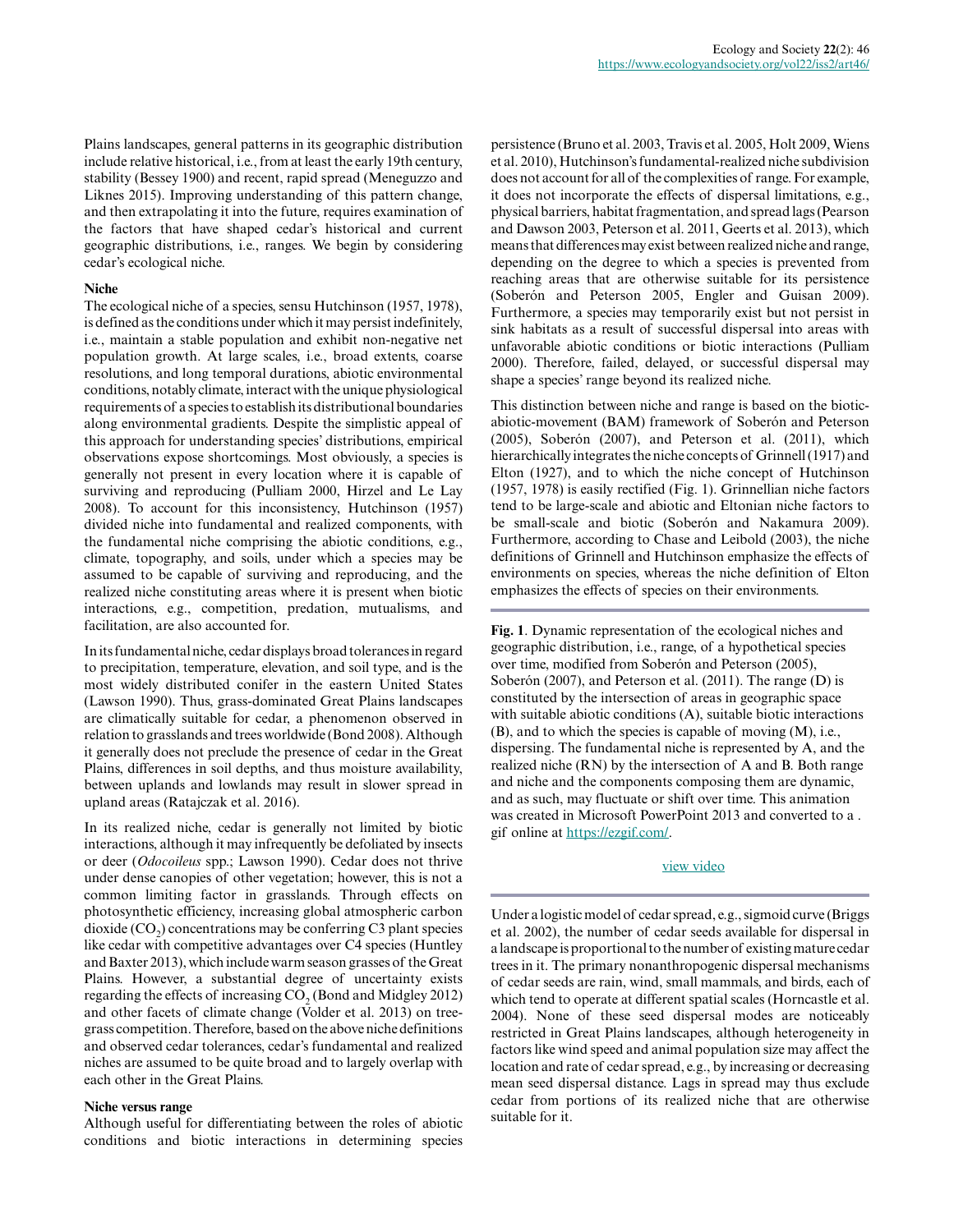#### **Niche and range shifts**

Over time, niche and range either remain stable or shift (Pearman et al. 2008). Niche conservatism, i.e., lack of change in fundamental and realized niches, niche stasis, and niche equilibrium (Wiens et al. 2010), is a foundational assumption of species distribution models, despite the fact that many species, e.g., invasive species, do not exhibit it (Broennimann et al. 2007, Gallagher et al. 2010). Niche shift—the antithesis of niche conservatism—involves any alteration to a species' fundamental or realized niche (Alexander and Edwards 2010) in space (Fitzpatrick et al. 2007) or time (Kharouba et al. 2009). A niche shift may or may not translate into a range shift, depending on the influence of additional factors, e. g., dispersal, that shape range beyond the realized niche.

The expansion of a species' range within its fundamental niche has been termed range infilling (Bradley et al. 2015), and can be quantified as the proportion of a species' climatically suitable area in which it is actually present. In other words, species further from environmental equilibrium exhibit lower degrees of range infilling than species closer to environmental equilibrium (Munguía et al. 2012). Although range infilling can typically be explained by successful establishment and persistence (Schurr et al. 2007), the degree of range infilling for certain species, e.g., invasive species, may also increase with time, as there are more opportunities for successful dispersal, i.e., spread, to surrounding suitable locations (Václavík and Meentemeyer 2012).

Comparisons of the historical (Bessey 1900) and contemporary (Meneguzzo and Liknes 2015) geographic distributions of cedar in the Great Plains clearly indicate that a shift in its range, in the form of increase, has occurred, and is continuing to occur. However, cedar's broad and overlapping fundamental and realized niches mean that its spread throughout the Great Plains is unlikely the result of a niche shift. Similarly, in regard to dispersal limitations, neither slow spread rates nor temporal lags in spread can explain cedar's transition from relative range stability to rapid spread, although both have certainly contributed to spread since it was initiated.

#### **Cultural influences on range dynamics**

Despite the roles of abiotic factors, biotic factors, and dispersal in shaping species' ranges (Peterson et al. 2011), direct and indirect human influences are often equally or more important (Alberti et al. 2003, Folke 2007, Murphy 2013). Although human influence could perhaps be classified as a specialized biotic interaction, its potential to steer and override the effects of other factors warrants its unique consideration (Grimm et al. 2000). This is perhaps most obvious in cities, i.e., urban ecosystems, where the priority of human influence is difficult to ignore (Perring et al. 2013), although cultural effects are not restricted to cities.

One important form of human influence involves the manipulation of disturbance regimes (Turner 2010, González-Moreno et al. 2015). Disturbance regimes describe long-term patterns in local disturbance characteristics, such as their frequency, intensity, extent, and heterogeneity, as well as ecological responses to them (White and Jentsch 2004). Interactions between disturbance regimes and other phenomena, e.g., dispersal, establish successional pathways and structure ecological communities (Pierce et al. 2007, Myers and Harms 2011, Taylor et al. 2012); therefore, human manipulation of disturbance regimes may contribute to the determination of species' ranges.

Human activity, along with biophysical variables like topography, vegetation, climate, and weather, have affected fire disturbance regimes worldwide (Bowman et al. 2011, Hawbaker et al. 2013). In fire-dependent grassland ecosystems of the Great Plains (Bond et al. 2005, Anderson 2006), changes in fire regimes, e.g., frequency and magnitude, over the past several centuries have been driven by both human and nonhuman factors (Fuhlendorf et al. 2009, Twidwell et al. 2013*b,* 2016*a*). Historically, people increased the frequency of fire beyond what would have occurred in their absence; however, beginning with 19th-century Native American dispossession and subsequent Euro-American resettlement (Wishart 1995), the direction of this effect was reversed through fire suppression efforts (Courtwright 2011) and the decoupling of patchy spatiotemporal interactions between fire and grazers, e.g., bison (*Bison bison*; Fuhlendorf et al. 2009). Although there were differences in fire use among Native American cultures (Allen and Palmer 2011, Stambaugh et al. 2013), with presumably different ecological effects, the consequences of Euro-American cultures' fire suppression are evident today in the spread of woody plants in grasslands.

Decreases in fire frequency removed the restraining effect, i.e., demographic barrier, of fire from isolated cedar populations, and they began to spread, first in river valleys and areas with rough topographies, and later in uplands. The transition of landscapes from grassland to woodland states has been discontinuous, not gradual (Ratajczak et al. 2014), as a result of thresholds in firefree time being exceeded (Ratajczak et al. 2016). Crossing these thresholds permits increasing numbers of mature cedars to disperse their seeds into neighboring grasslands, and also decreases the quantity of herbaceous biomass, i.e., fine fuel, available for carrying fires that cause cedar mortality (Fuhlendorf et al. 1996, Briggs et al. 2002). Once grassland-to-woodland ecological state transitions occur, they can be difficult to reverse, even with frequent fire application, a phenomenon known as hysteresis in the study of complex systems (Scheffer and Carpenter 2003). In addition to fire frequency, fire intensity plays an important role in affecting transitions between grassland, savanna, and woodland states (Fuhlendorf et al. 1996, van Langevelde et al. 2003, D'Odorico et al. 2006, Twidwell et al. 2013*a,* 2016*b*). Although low-intensity fires may not be capable of pushing a savanna or woodland back to grassland, highintensity fires could.

In recognition of the broad, overlapping fundamental and realized niches of cedar, the roles of fire and dispersal in shaping its range beyond the realized niche, and the well-documented influences of humans on fire and dispersal, we interpret current cedar spread in Great Plains landscapes as a process of "culturally induced range infilling," a modification of the term "culturally accelerated sediment accumulation" from wetland studies (Tang et al. 2015). Following human removal of the restraining effect of fire from cedar populations, landscapes have crossed fire-free time thresholds and cedar has been freed to fill unoccupied portions of its realized niche, with the only remaining major constraint being dispersal time lags (Fig. 2). The application of the term culturally induced range infilling to cedar spread helps dissolve the conceptual divide between people and nature by naming and integrating the related regional histories of humans and cedar.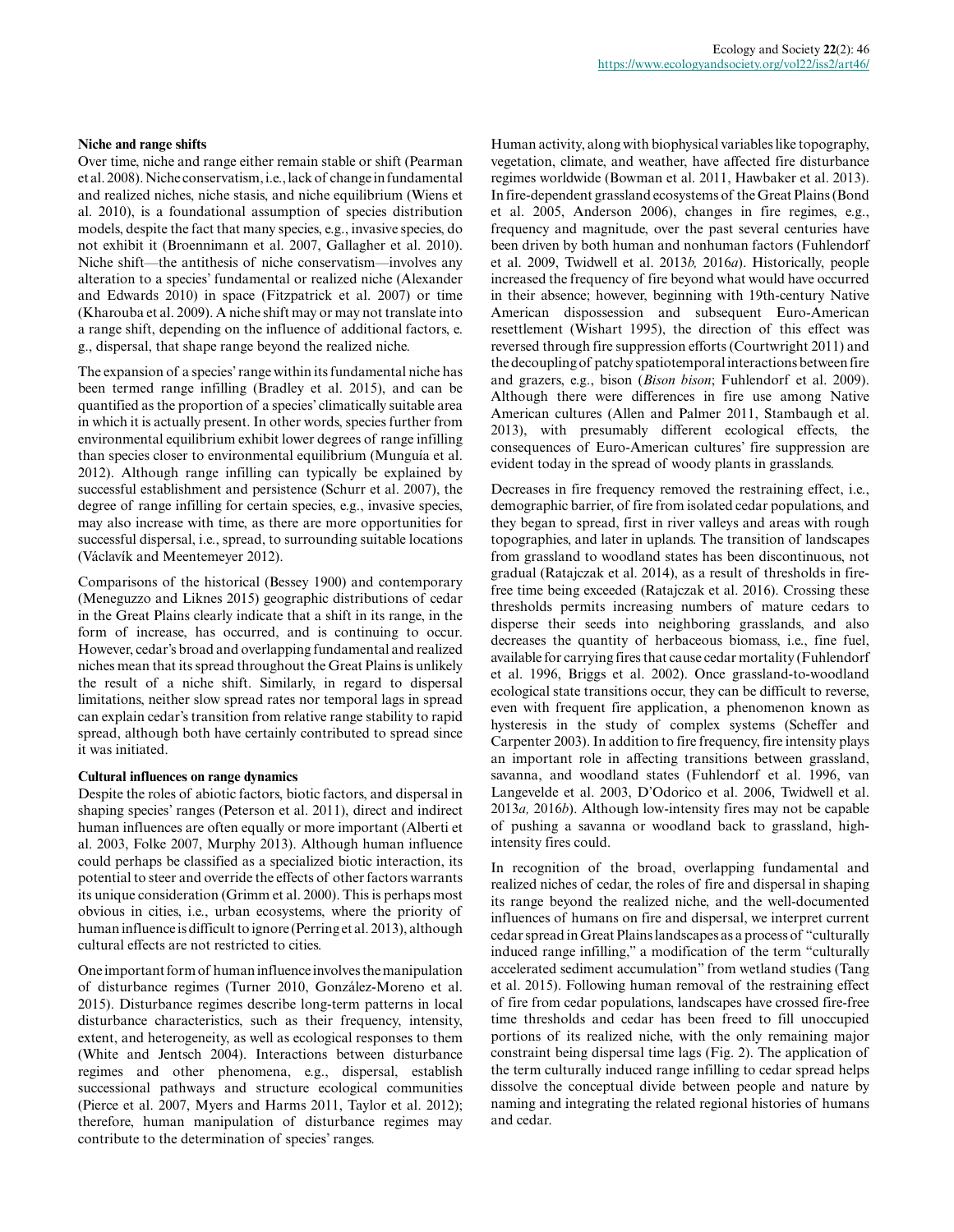**Fig. 2**. Dynamic representation of the ecological niches and geographic distribution, i.e., range, of eastern redcedar (*Juniperus virginiana*) over time in landscapes of the North American Great Plains, modified from Soberón and Peterson (2005), Soberón (2007), and Peterson et al. (2011). The range (D) is constituted by the intersection of areas in geographic space with suitable abiotic conditions (A), suitable biotic interactions (B), and to which the species is capable of moving (M), i.e., dispersing. The fundamental niche is represented by A, and the realized niche (RN) by the intersection of A and B. The fundamental and realized niches of cedar are broad and largely overlap; however, cedar was historically prevented from spreading beyond the fringes of its realized niche by the restraining effect, i.e., demographic barrier, of fire. Following fire suppression by Euro-American cultures, cedar began to spread to expand its range within its realized niche, i.e., exhibit range infilling. This animation was created in Microsoft PowerPoint 2013 and converted to a .gif online at [https://ezgif.](https://ezgif.com/) [com/.](https://ezgif.com/)

#### [view video](https://www.ecologyandsociety.org/9357/figure2.html)

Fire suppression occurred as fire-suppressing cultures historically supplanted fire-promoting cultures (Stambaugh et al. 2013, Ratajczak et al. 2014). Both Native American and Euro-American cultures actively manipulated fire regimes, but in opposite directions (Twidwell et al. 2013*b*). Given the primacy of fire in shaping cedar's range and the considerable influence of human cultures on fire, it may be inferred that both the historical isolation, i.e., rarity, and recent rapid spread, i.e., commonness, of cedar in Great Plains landscapes are products of human activity. It follows that current ecological state shifts from grassland to woodland can ultimately be traced, via fire suppression and other anthropogenic influences, to the stark and abrupt social transformations of colonization. Furthermore, linking these social and ecological transitions reveals that, at larger spatial and temporal scales, state shifts due to colonization in Great Plains SES are still unfolding. These state shifts manifest through processes like cedar range infilling. This interdisciplinary knowledge about the ongoing social-ecological impacts of colonization, generated in the context of addressing cedar range infilling as a problem in ecology, could be applied to the improvement of fire-based management approaches related to this and other "ecological problems" (Dellasala et al. 2004).

## **Future range**

Improved mechanistic understanding of cedar's spread aids predictions of its future range. The degree of range infilling achieved by cedar in coming decades is likely to depend largely on whether or not the frequent use of fire as a management tool is integrated into contemporary human cultures of the Great Plains (Fuhlendorf et al. 2008), as it already is in the Flint Hills of Kansas, USA (Allen and Palmer 2011, Ratajczak et al. 2014, 2016). In addition to the primary role of fire in shaping cedar's future range, changes in other factors, e.g., cedar planting and cutting, grazing, precipitation, and atmospheric CO<sub>2</sub> concentrations, and in these factors' interactions with fire and one

another could have important effects (Fuhlendorf et al. 2008, Bond and Midgley 2012, Volder et al. 2013), especially given regional climate change projections of warmer temperatures and more variable precipitation patterns (Groisman et al. 2012, Shafer et al. 2014). Therefore, interdisciplinary knowledge, particularly regarding human utilization of fire in SES (Laris et al. 2015), will continue to contribute to understanding of cedar's range in Great Plains landscapes.

# **CULTURAL CONCEPTIONS OF AN ECOLOGICAL PROBLEM**

What challenges exist regarding society's response to cedar's changing geographic distribution, and how might the consideration of literary texts enhance that response? In this section, we delve into the general claim that the social-ecological impacts of settler colonialism, including a historical change between dominant cultures and their practices, have induced the range infilling of cedar. Although a broad consideration of culture helps address cedar spread as a problem in ecology, a more fine-grained analysis of specific literary texts and their contexts clarifies how different cultures have valued cedar. We suggest that without a detailed awareness of how people's concepts and values are culturally conditioned and reinforced in aesthetic, emotional, economic, and spiritual language, it will be difficult for contemporary society to adapt or transform in response to cedar as an ecological problem. Scientifically sound, novel responses may nevertheless use language that subtly affirms rather than questions cultural concepts that contribute to the problem. Alternatively, cultural self-awareness, as well as cross-cultural knowledge, may help enable creative responses to tough ethical questions about human actions, such as the changes human societies induce in other species' ranges. Understanding cultural concepts is a prerequisite for adapting management practices and addressing cedar as an ecological problem.

Ecocritical readings of poetry from the Great Plains may help clarify the human cultural factors, i.e., concepts and values, that influence cedar's range, along with the human social factors, i.e., actions and decisions, and ecological factors, i.e., forces and functions, that do so. We compare two poetic descriptions of cedar from the Nebraska State Poet Twyla Hansen's poem "Survival" (2011) and the traditional Osage ritual "Rite of the Chiefs" documented by Francis La Flesche (Bailey 1995) in the early decades of the 20th century. Despite the differences in culture and time, both texts value cedar as a symbol of life and use metaphors that connect human bodies with cedar trees. We therefore consider if and how terms that link humans and cedars, emphasizing their influences upon each other and their shared effort to live, might enhance society's response to cedar spread as an ecological problem.

#### **"Survival"**

Hansen's "Survival" (2011) addresses the 21st-century spread of cedar by exploring the tension between cultural values of "survival" in emotional, aesthetic, and economic terms (Appendix 1). The poem describes cedar from the imagined, conflicting perspectives of two characters: an ecologist and a poet. These perspectives may be understood as an inner conversation, because Hansen is a poet who has training and experience in horticulture and agroecology. The poem's second and third stanzas portray cedar through the imagined perspective of an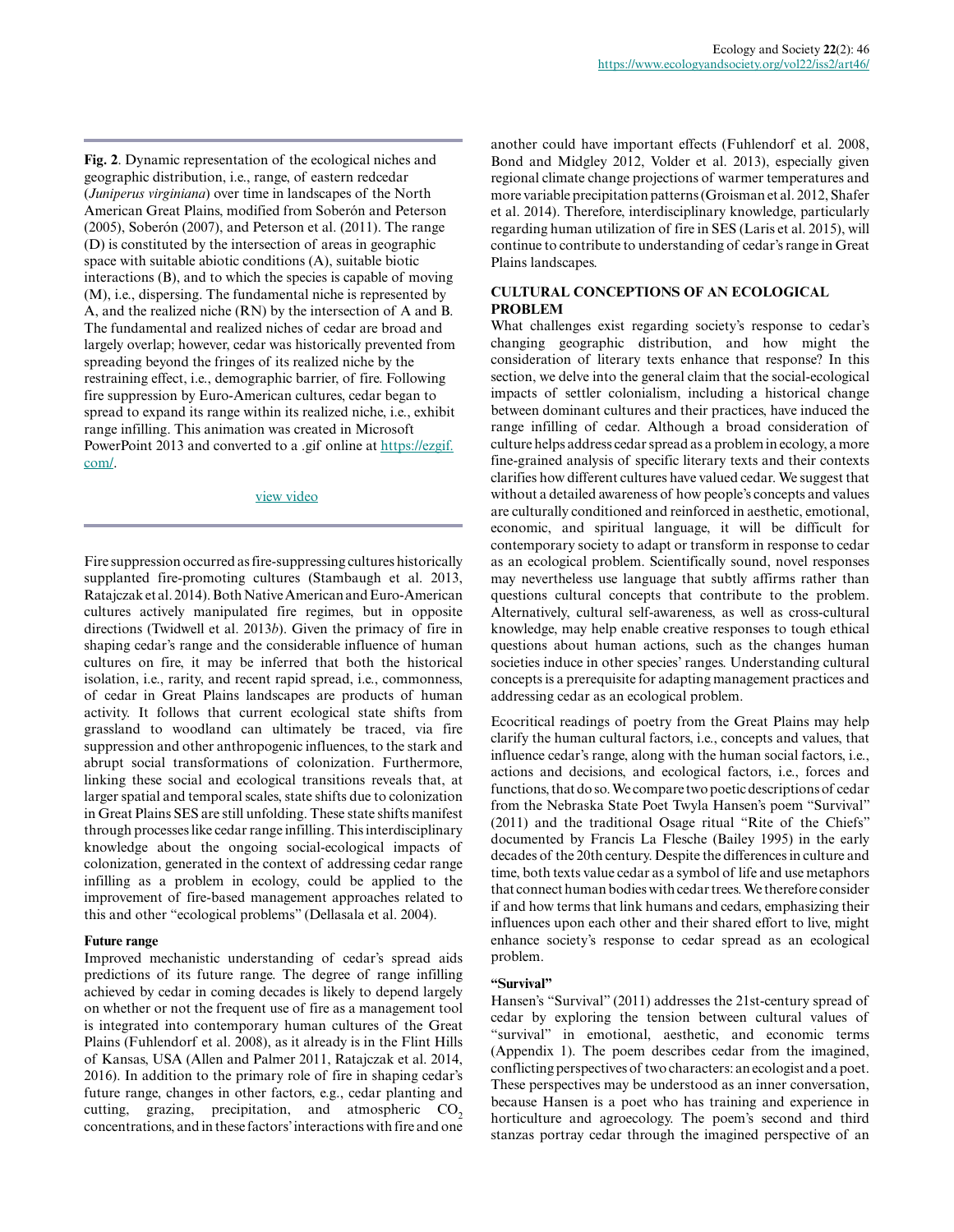ecologist. With the help of birds who eat its seeds, the cedar is infilling its range, "Invading / the unplowed field, grassland" and becoming "Prolific as weeds." Hansen describes the ecologist as having a strong and unambiguous emotional response to the cedar's successful drive to survive. The imagined ecologist who manages the prairie with fire to remove cedars feels "contempt" toward them and "gleeful" when they burn.

In contrast to the ecologist who unambiguously "loves to hate" cedars and sees them as "strange and twisted" plants, in stanza four of "Survival" the poet's more ambiguous "inland eye" is drawn to "their maze of shapes / their common purple shadow." Though the poem opens in stanza one with the assertion that cedars "thrive" in a grassland environment where no other trees can and where "no one is watching," in fact both the ecologist and the poet are watching. Both the ecologist and the poet view cedar in aesthetic and emotional terms, with Hansen's imagined character of the ecologist interpreting the cedars as unattractive and worthy of contempt, and the poet interpreting them as evocative and worthy of wonder.

While the ecologist imagined in Hansen's poem responds to cedar's spread with physical action, the poet responds with the linguistic action of metaphor. The poet's description of the trees' "wind-battered limbs / clinging to some grand obtuse scheme" links the cedar's limbs with the limbs of a human body and metaphorically imagines them as clinging to an unidentified abstract concept, a "grand obtuse scheme."

Given the settler colonial history, culture, and identities that Hansen and her coauthor, South Dakota rancher and writer Linda Hasselstrom, explore in their book *Dirt Songs* (2011), this "scheme" can be interpreted as Euro-American settlement on the Great Plains, which involves putting down cultural "roots" in a place where disturbances of wind, climate, and fire may uproot people and plants. The cedar and the poet are linked through the poem's title concept of "Survival," but the poet's critique of the specifically "grand, obtuse" project of settlement suggests that not all kinds of survival on the Great Plains are the same or can be metaphorically equated. An ecocritical attention to the poem's context considers the cultural values held by settlers, e.g., that civilization equals stability and thus requires the correction of an apparently unstable, "deficient" grassland (Kaye 2011). These cultural values impacted settlers' land use practices, as seen in the decreased frequency and intensity of prairie fires and in the planting of trees (Courtwright 2011), which induced and accelerated cedar's range infilling.

Hansen's poem engages this context by distinguishing between human economic and ecological values. The poem first subtly links the imagined ecologist's point of view with that of settler farmers and ranchers in the description of cedars as "Invading / the unplowed field, grassland." Cedar's range infilling is not simply an objective problem in ecology; it is an ecological problem for society because it threatens economic value. This point is also evident in the poem's grammatical construction of "grassland" as another word for an "unplowed field," with the latter idea given priority.

The poem's fifth stanza then challenges the conflation of ecological and economic values with the reminder that cedars provide "refuge" to "Small fauna" and "food / when all else is depleted." In this example the cedars offer ecological value (at least to the small fauna that the poem seems to value) that is not economic value, at least not in human terms. Hansen wonders: "Why is it, then / in our street-wisdom, in our what-we-do mind / we prefer a tendril of the exotic, the world / of orderliness?" The description of orderly species alludes to the introduced crops that settler farmers have preferred to plant in plowed fields of former prairies; this preference is economic "settler common sense" (Rifkin 2014), "what-we-do." Yet cedar causes the poet to question this prioritization of economic value and reflect on its ecological impacts.

The passive construction of the claim that cedar provides "food / when all else is depleted," similarly raises the question of who or what is responsible for the depletion. The poem implies that human actions of farming and introducing new species have impacted grassland environments, and cedar's range infilling is partially a result of those impacts: *Juniperus virginiana*, like other species, is competing for survival in the grasslands.

Hansen's poem concludes with an affirmation of adaptive survival as favored by "Nature" and as invigorating to the ""weary" poet. The final image of the poet seeing, listening to, and smelling not a beautiful prairie landscape of native grasses and forbs but rather "the stench of one maverick / stiff-needled seedling" is an attempt to acknowledge and resolve the tension between different ways of valuing cedar. Through its descriptions the poem acknowledges that cedar should not be everywhere, but it should be somewhere, and suggests that humans responding to cedars must consider how cedar is valued in aesthetic and emotional as well as economic and ecological terms.

# **"Rite of the Chiefs"**

Hansen's description of cedar as tough, enduring, and a symbol for life originates in long-standing indigenous or Native American relationships to cedar on the Great Plains. Indigenous peoples' ways of living and knowing can be understood as traditional ecological knowledge (TEK), "a cumulative body of knowledge, practice, and belief, evolving by adaptive processes and handed down through generations by cultural transmission, about the relationship of living beings (including humans) with one another and with their environment" (Berkes et al. 2000:1252). Ethnobiologists, including ethnobotanists, value and engage with TEK in their studies of interactions between human cultures and their environments (Nabhan 2000, 2009, 2016, Turner et al. 2003). In his early 20th-century ethnobotanical entry for *Juniperus virginiana*, Melvin R. Gilmore ([1919] 1991) provides cedar's names in Dakota, Omaha-Ponca, and Pawnee. In Gilmore's view, because the cedar was "appearing to be withdrawn into lonely places, and standing dark and still, like an Indian with his robe drawn over his head in prayer and meditation" it "seemed to be in communion with the Higher Powers" ([1919] 1991:5). For the Great Plains cultures that Gilmore observed, cedar's appearance and holiness, i.e., its aesthetic and spiritual value, were connected to their knowledge and recognition of cedar's range, "withdrawn into lonely places."

Anthropological documents of oral literary and spiritual traditions of the Osage, another Great Plains culture, show their ways of knowing cedar as a symbol of longevity. In the recitation of "The Gentle Ponca People" clan of the Osage in their complex "Rite of the Chiefs," part of a ceremony used to initiate tribal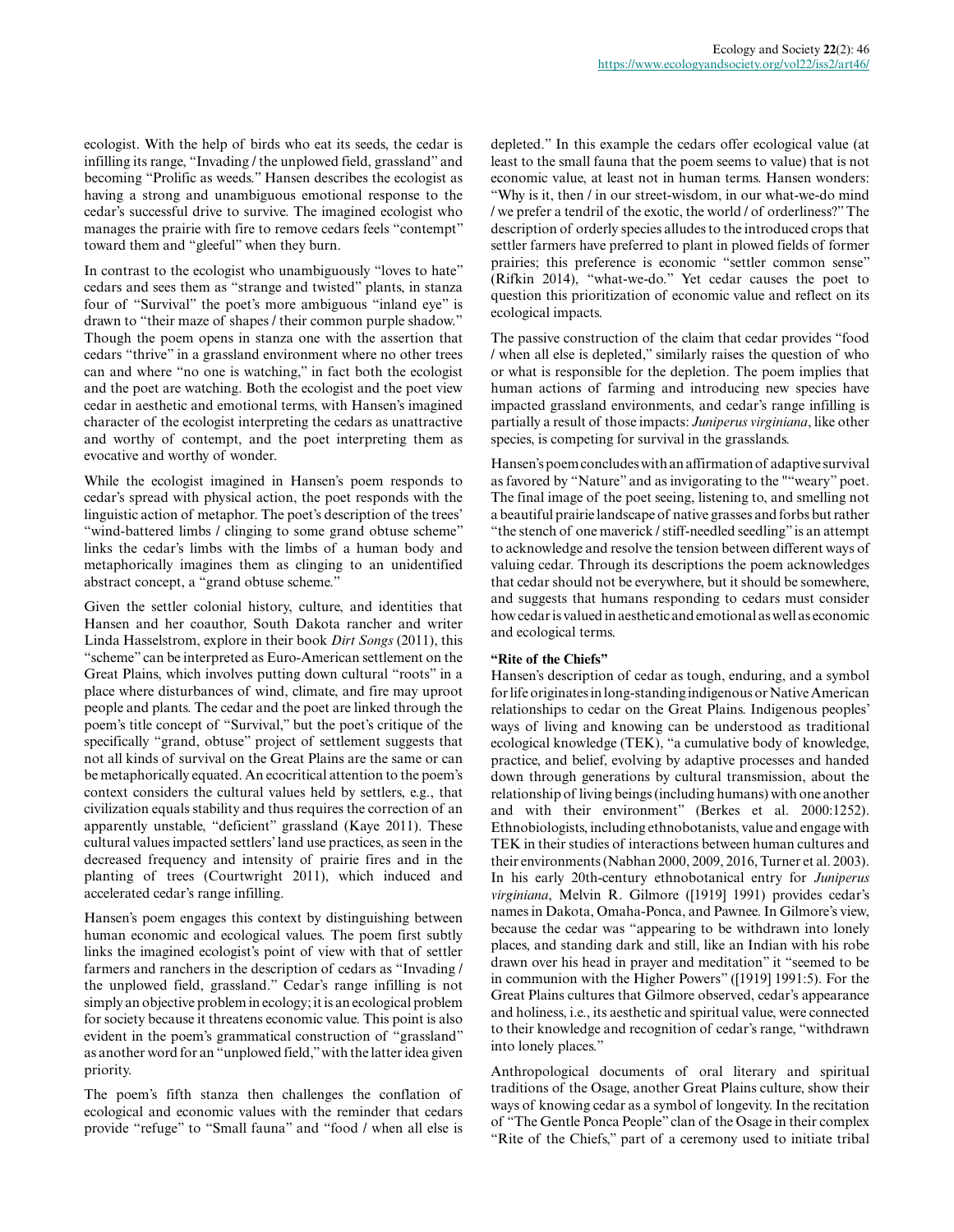members into the priesthood, the Osage speakers poetically describe what the Grandfather said when gifting them with the symbol of cedar:

*Behold, the female red cedar. Verily, I am a person who has made of that tree my body. When the little ones make of me their bodies, They shall always live to see old age. Behold, the male red cedar. The little ones shall always use the male red cedar as a symbol. Behold the male red cedar. When the little ones use that tree for a symbol, They shall always live to see old age.* (Bailey 1995:234)

Here, cedar is seen in a sacred perspective: behold. The power of this ritual comes not only from the sound and rhythm of these words in Osage but also from the people's physical performance in the symbolic context of their land: a truly adaptive dance. By accepting the gift of cedar as a symbol and participating in the Grandfather's metaphorical making of that tree into a body, the Osage people (the "little ones") affirm their cultural value of life as made possible through dynamic relations. The Osage's traditional ways of knowing and relating to cedar and other creatures has shaped and continues to shape their interactions with land and vice versa, in what we now understand as a SES.

## **Language that links humans and cedars**

People's perceptions of problems are important determinants of social responses to those problems (Adams et al. 2003). The spread of cedar in grasslands has resulted in it being described in the scientific literature as an "invasive species" (Walker and Hoback 2007), "deleterious native invasive" (Ansley and Rasmussen 2005), "aggressive invader species" (Sauer et al. 2006), "native expansive" (Crawford and Hoagland 2009), "native species gone rogue" (R. B. Kaul 2015, *personal communication*), and "woody plant that is rapidly encroaching" (Starks and Moriasi 2017). Descriptors like these imply that cedar is a species that is somehow not normal, i.e., out of place, in its range and behavior (Streit Krug 2013). Indeed, these noun phrases attempt to classify what cedar as a species "is" by isolating it as a singular phenomenon.

Can these invasion-based descriptors be effectively deployed to address cedar spread as an ecological problem? Given the diversity of the aforementioned terms, a prerequisite for doing so is a scientifically precise understanding of invasion terminology. Although commonly associated with economic or environmental harm, an invasive species may be more accurately defined ecologically as a species that is actively increasing its range, i.e., spreading (Richardson et al. 2000). Classifying cedar as an invasive species according to this definition could help challenge policies that enable cedar spread through the promotion of specific management practices, e.g., planting cedar and suppressing fire.

Whether or not invasion-based descriptors are productive for public understanding of invasive species as well as related conservation efforts (Larson 2005, Nay and Brunson 2013, Simberloff 2013), we seek increased knowledge and "responsible framing" of cedar as a complex social-ecological challenge (Davis 2009:168-169). We therefore prioritize language that directly

challenges the cultural values of settler societies related to stability and disturbance, which are at the root of cedar spread and numerous other social-ecological challenges (Holling and Meffe 1996, Walker and Salt 2006). Cedar spread is related to human culture and behavior. More broadly, in the context of decolonial thinking, nature tends to be understood as interrelated with culture, which is "the habit-forming practices and politics of connection and disconnection that shape, and are shaped by, the dynamic experiences of being-in-relation-in-the-world(s)" (Rocheleau and Nirmal 2016:55). Our interdisciplinary analysis of cedar in a dynamic SES context leads us to look for language that foregrounds these complex relationships between human cultures and other abiotic and biotic components of SES. The use of culturally induced range infilling to describe cedar places cedar spread in the historical context of Great Plains SES. Naming the problem of cedar as culturally induced range infilling may help society focus on the process of what is unfolding, and humans' role in it, in a way that is ecologically precise and socially responsible (Davis 2009).

But although this four-word term does precisely link humans and cedar, it is, from the standpoints of poetry and plain language, unwieldy. A shorter, simpler descriptor might be "unrestrained." Applying this adjective to cedar shifts the focus of inquiry to questions like the following: What restrained it? When was it restrained? Why is it not restrained anymore? Does it need to be restrained again? Rather than seeking the right noun phrase to label what cedar is, such questions about restraint emphasize verbs of action and relationship to connect human concepts and actions to cedar's spread. These questions thereby evoke the complex ethical choices required in adaptive management (Robinson 2011). Linking the process of restraint to humans—rather than to "nature," per Twidwell et al.'s (2016*a*) and Kaye's (2011) observations about how settler societies seek to control nature invites people into deeper self-reflection.

Seeking to simply "command and control" (Holling and Meffe 1996) cedar risks simplifying the ethics of management and risks affirming, rather than addressing, problematic cultural values of Euro-American settlement. Unlike control over something else, self-restraint tends to be a positive ethical value across cultures. So the public use of descriptors based on the value and verb of restraint may support the integration of perspectives from different disciplines and cultures. For instance, given the militaristic settler colonial context of the Great Plains, it would likely be more appropriate and effective for Euro-American researchers and communities to discuss cedar spread with indigenous researchers and communities by using linguistic frames of restraint rather than invasion. Restraint-based language could provide a common vocabulary for crossdisciplinary and interdisciplinary communication, as well as an ethical framework for cross-cultural communication, decisionmaking, and management.

### **RECLASSIFYING A PROBLEM**

Separating understanding of change in natural systems, i.e., problems in ecology, from social effects and responses, i.e., ecological problems, is not an effective means of addressing social-ecological challenges (Westley et al. 2002, Folke 2007). Instead, integrative approaches, which draw from a diversity of disciplines (Ludwig et al. 2001, Levin 2006) in recognizing the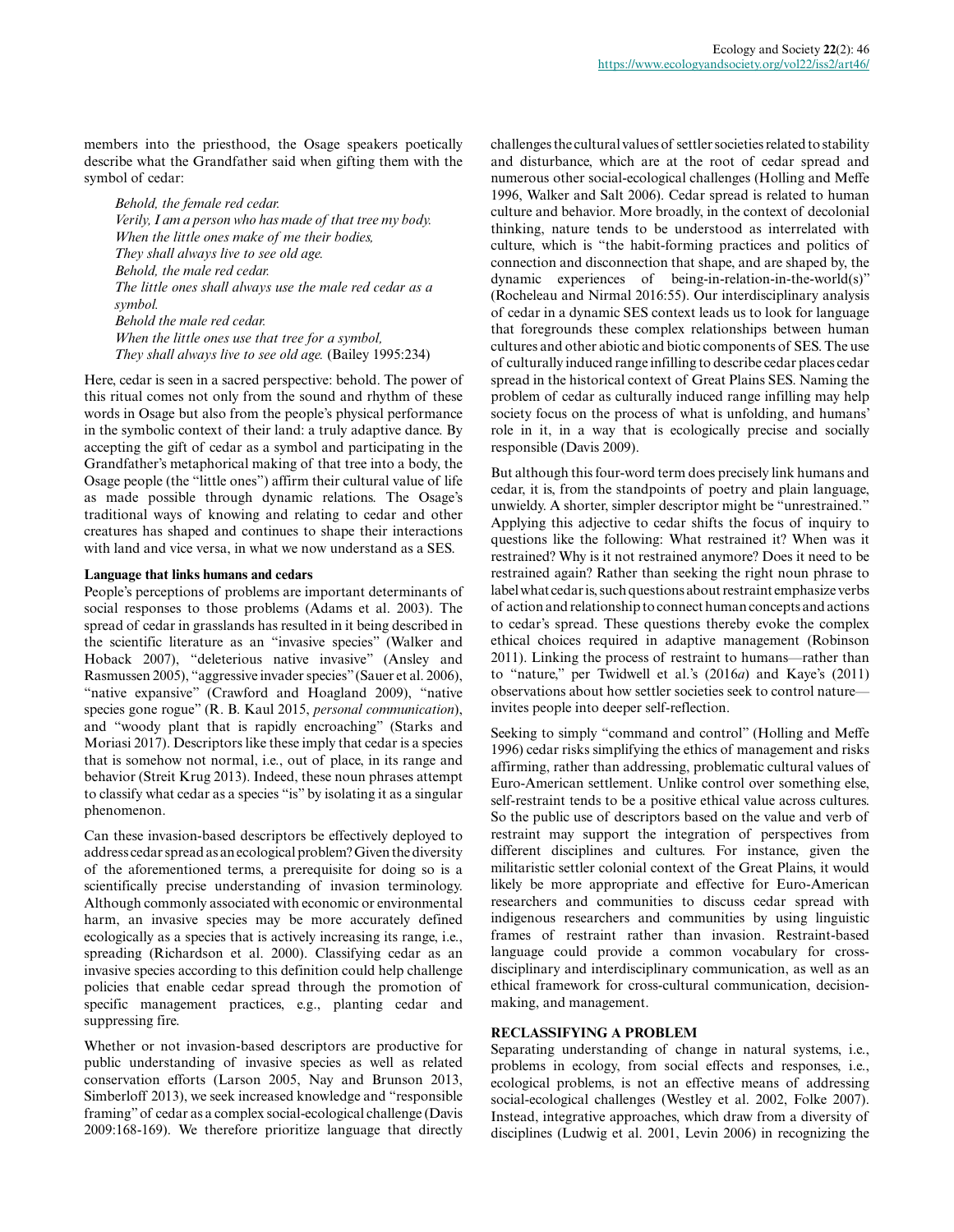inextricable links between people and nature, are needed. We have synthesized and applied SES thinking and ecocriticism—two interdisciplinary approaches to problem solving—to the case of cedar spread in the North American Great Plains.

In sifting among the numerous abiotic, biotic, and spatial factors that have shaped cedar's past and present ranges in Great Plains landscapes, we concur with a number of existing studies (e.g., Fuhlendorf et al. 1996, 2008, Briggs et al. 2002, Ratajczak et al. 2014, Twidwell et al. 2016*a*) in concluding that human manipulation of fire regimes, in both setting and suppressing fires, has been the primary determinant of cedar's range over at least the past several centuries. By linking current ecological state shifts with historical state shifts in human societies, we further demonstrate that at broad spatial and temporal scales, transitions in Great Plains SES due to colonization can be seen as still unfolding. Describing cedar spread as culturally induced range infilling, or using the language of restraint, recognizes the causal social and ecological processes that have influenced cedar in the past and present, and which are expected to shape its future. If society is still within a window for preventing additional rapid and largely irreversible shifts between grassland and woodland states in Great Plains landscapes (Ratajczak et al. 2016), human cultural values about stability and disturbance, especially perceptions of the utilization of fire as a management tool, will be instrumental drivers of future trajectories.

In addition to formal institutions and rules for governing human activities within SES, practices that benefit the long-term coexistence of systems of people and nature, i.e., sustainability, are often informally embedded in local cultures via diverse mechanisms (Ostrom 2005). As part of a larger process of embracing local knowledge in the adaptive management of Great Plains landscapes (Ratajczak et al. 2016), we suggest that future studies actively engage with TEK by involving contemporary indigenous or Native American societies and stakeholders, an example of which is provided in the collaborative stewardship framework proposed between the Nuwuvi (Southern Paiute) and the United States Forest Service (Spoon et al. 2015). These collaborations, or habitual cross-cultural exchanges, could increase the diversity of knowledge, adaptive capacity, and resilience of SES (Turner et al. 2003) for responding to ecological problems, and promote local, placed-based, i.e., spatial, thinking and approaches to living and problem solving (Pierotti and Wildcat 2000). Restraint-based language may be helpful in inviting diverse participants to join studies and in facilitating cross-cultural collaborations about cedar that complement and correct aspects of Western science and resource management practices (Berkes 1999, McGregor 2004).

Changes in Euro-American cultural perceptions of fire use are feasible (Pyne 2004). One recipe for change could be the spatially explicit pairing of changing social norms about fire with financial incentives (Vincent 2007) for managing cedar. The recent development and growth of prescribed burn associations in the Great Plains (Twidwell et al. 2013*b,* Weir et al. 2016) is an example of the development of social networks that strongly influence bottom-up, community-based management (Crona and Bodin 2012). Ideally, these changing values about fire will be passed down to future generations (Weir et al. 2016) as landowners gain experience with the use of fire as a management tool (Morton et al. 2010). Could such a cultural transformation toward increased acceptance of fire, even extreme fire (Twidwell et al. 2013*a,* 2016*b*), as a management tool stave off impending shifts from grass to woody plant dominance (Ratajczak et al. 2016) in Great Plains landscapes? Too often, much needed societal changes for responding to social-ecological challenges are delayed (Scheffer et al. 2003). However, if increases in the number of fires, area of land burned, and spatial scale of fire-based cooperation over time (Twidwell et al. 2013*b,* Weir et al. 2016) are indicative of progress in achieving cultural change, then at least some degree of success is apparent.

Making wise choices about how to cope with alternative states of ecosystems, as epitomized by the tension between grassland and cedar states in the Great Plains, requires interdisciplinary understanding of the role of human culture. As contemporary society seeks to respond to the culturally induced range infilling of cedar, we suggest that it is not only possible, but preferable, to address cedar spread as both a problem in ecology and an ecological problem. Cedar spread may not be a problem for cedars, but insofar as it is a problem for humans, it is a problem that calls us to engage across disciplinary and cultural boundaries.

*Responses to this article can be read online at:* [http://www.ecologyandsociety.org/issues/responses.](http://www.ecologyandsociety.org/issues/responses.php/9357) [php/9357](http://www.ecologyandsociety.org/issues/responses.php/9357)

#### **Acknowledgments:**

*The authors would like to extend special thanks to Kent Fricke, Robert Kaul, Fran Kaye, Tom Lynch, Caleb Roberts, and Daniel Clausen for their contributions and insightful comments on previous versions of this manuscript, as well as the University of Nebraska Center for Great Plains Studies, where A.S.K. and D.R.U. have been graduate fellows. The authors appreciate funding support received from both the Center for Great Plains Studies and Nebraska Game and Parks Commission W-125-5-1. The Nebraska Cooperative Fish and Wildlife Research Unit is jointly supported by a cooperative agreement between the U.S. Geological Survey, the Nebraska Game and Parks Commission, the University of Nebraska-Lincoln, the U.S. Fish and Wildlife Service, and the Wildlife Management Institute. Any use of trade, firm, or product names is for descriptive purposes only and does not imply endorsement by the U.S. Government.*

#### **LITERATURE CITED**

Adams, W. M., D. Brockington, J. Dyson, and B. Vira. 2003. Managing tragedies: understanding conflict over common pool resources. *Science* 302:1915-1916. [http://dx.doi.org/10.1126/](http://dx.doi.org/10.1126%2Fscience.1087771) [science.1087771](http://dx.doi.org/10.1126%2Fscience.1087771)

Alberti, M., J. M. Marzluff, E. Shulenberger, G. Bradley, C. Ryan, and C. Zumbrunnen. 2003. Integrating humans into ecology: opportunities and challenges for studying urban ecosystems. *Bioscience* 53:1169-1179. [http://dx.doi.org/10.1641/0006-3568](http://dx.doi.org/10.1641/0006-3568(2003)053[1169:IHIEOA]2.0.CO;2) [\(2003\)053\[1169:IHIEOA\]2.0.CO;2](http://dx.doi.org/10.1641/0006-3568(2003)053[1169:IHIEOA]2.0.CO;2) 

Alexander, J. M., and P. J. Edwards. 2010. Limits to the niche and range margins of alien species. *Oikos* 119:1377-1386. [http://dx.](http://dx.doi.org/10.1111%2Fj.1600-0706.2009.17977.x) [doi.org/10.1111/j.1600-0706.2009.17977.x](http://dx.doi.org/10.1111%2Fj.1600-0706.2009.17977.x)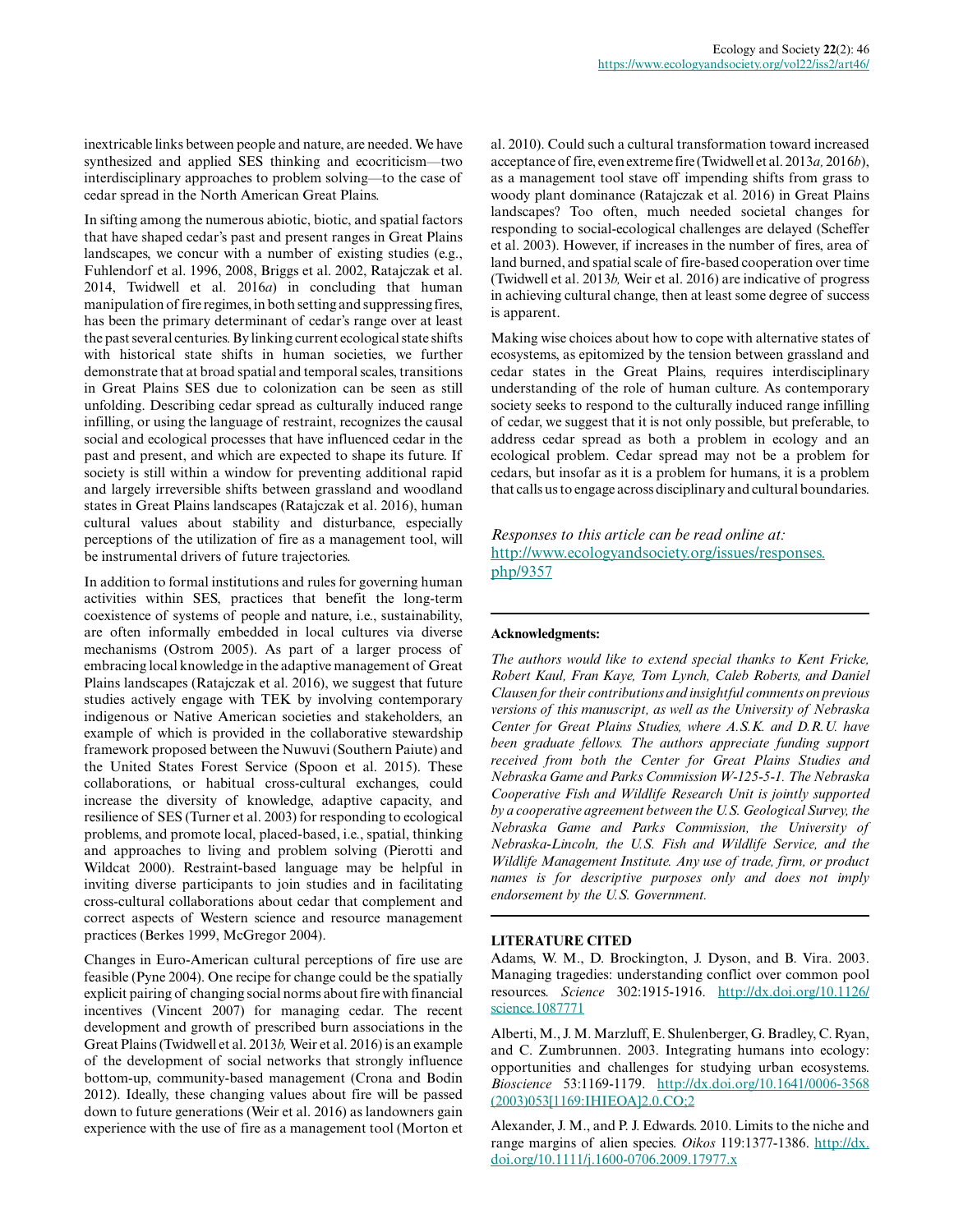Allen, C. R., J. J. Fontaine, K. L. Pope, and A. S. Garmestani. 2011. Adaptive management for a turbulent future. *Journal of Environmental Management* 92:1339-1345. [http://dx.doi.org/10.1016/](http://dx.doi.org/10.1016%2Fj.jenvman.2010.11.019) [j.jenvman.2010.11.019](http://dx.doi.org/10.1016%2Fj.jenvman.2010.11.019)

Allen, M. S., and M. W. Palmer. 2011. Fire history of a prairie/ forest boundary: more than 250 years of frequent fire in a North American tallgrass prairie. *Journal of Vegetation Science* 22:436-444. [http://dx.doi.org/10.1111/j.1654-1103.2011.01278.x](http://dx.doi.org/10.1111%2Fj.1654-1103.2011.01278.x)

Anderson, R. C. 2006. Evolution and origin of the central grassland of North America: climate, fire, and mammalian grazers. *Journal of the Torrey Botanical Society* 133:626-647. [http://dx.doi.org/10.3159/1095-5674\(2006\)133\[626:EAOOTC\]2.0.](http://dx.doi.org/10.3159/1095-5674(2006)133[626:EAOOTC]2.0.CO;2)  $CO:2$ 

Ansley, R. J., and G. A. Rasmussen. 2005. Managing native invasive juniper species using fire. *Weed Technology* 19:517-522. [http://dx.doi.org/10.1614/WT-04-098R1.1](http://dx.doi.org/10.1614%2FWT-04-098R1.1) 

Armitage, D. R., R. Plummer, F. Berkes, R. I. Arthur, A. T. Charles, I. J. Davidson-Hunt, A. P. Diduck, N. C. Doubleday, D. S. Johnson, M. Marschke, P. McConney, E. W. Pinkerton, and E. K. Wollenberg. 2009. Adaptive co-management for socialecological complexity. *Frontiers in Ecology and the Environment* 7:95-102. [http://dx.doi.org/10.1890/070089](http://dx.doi.org/10.1890%2F070089)

Bailey, G. A., editor. 1995. *The Osage and the invisible world: from the works of Francis La Flesche*. University of Oklahoma Press, Norman, Oklahoma, USA.

Berkes, F. 1999. *Sacred ecology: traditional ecological knowledge and resource management*. Taylor & Francis, Philadelphia, Pennsylvania, USA.

Berkes, F., J. Colding, and C. Folke. 2000. Rediscovery of traditional ecological knowledge as adaptive management. *Ecological Applications* 10:1251-1262. [http://dx.doi.org/10.2307/2641280](http://dx.doi.org/10.2307%2F2641280)

Berkes, F., and C. Folke. 1998. Linking social and ecological systems for resilience and sustainability. Pages 1-25 *in* F. Berkes and C. Folke, editors. *Linking social and ecological systems: management practices and social mechanisms for building resilience*. Cambridge University Press, Cambridge, UK.

Bessey, C. E. 1900. *The forests and forest trees of Nebraska*. Reprinted from the Annual Report of the Nebraska State Board of Agriculture, 1899. State Journal Company Printers, Lincoln, Nebraska, USA.

Bond, W. J. 2008. What limits trees in  $C_4$  grasslands and savannas? *Annual Review of Ecology, Evolution, and Systematics* 39:641-659. [http://dx.doi.org/10.1146/annurev.ecolsys.39.110707.173411](http://dx.doi.org/10.1146%2Fannurev.ecolsys.39.110707.173411)

Bond, W. J., and G. F. Midgley. 2012. Carbon dioxide and the uneasy interactions of trees and savannah grasses. *Philosophical Transactions of the Royal Society B* 367:601-612. [http://dx.doi.](http://dx.doi.org/10.1098%2Frstb.2011.0182) [org/10.1098/rstb.2011.0182](http://dx.doi.org/10.1098%2Frstb.2011.0182)

Bond, W. J., F. I. Woodward, and G. F. Midgley. 2005. The global distribution of ecosystems in a world without fire. *New Phytologist* 165:525-538. [http://dx.doi.org/10.1111/j.1469-8137.2004.01252.](http://dx.doi.org/10.1111%2Fj.1469-8137.2004.01252.x) [x](http://dx.doi.org/10.1111%2Fj.1469-8137.2004.01252.x)

Bowman, D. M. J. S., J. Balch, P. Artaxo, W. J. Bond, M. A. Cochrane, C. M. D'Antonio, R. Defries, F. H. Johnston, J. E. Keeley, M. A. Krawchuk, C. A. Kull, M. Mack, M. A. Moritz, S. Pyne, C. I. Roos, A. C. Scott, N. S. Sodhi, and T. W. Swetnam. 2011. The human dimension of fire regimes on Earth. *Journal of Biogeography* 38:2223-2236. [http://dx.doi.org/10.1111/](http://dx.doi.org/10.1111%2Fj.1365-2699.2011.02595.x) [j.1365-2699.2011.02595.x](http://dx.doi.org/10.1111%2Fj.1365-2699.2011.02595.x)

Bradley, B. A., R. Early, and C. J. B. Sorte. 2015. Space to invade? Comparative range infilling and potential range of invasive and native plants. *Global Ecology and Biogeography* 24:348-359. [http://](http://dx.doi.org/10.1111%2Fgeb.12275) [dx.doi.org/10.1111/geb.12275](http://dx.doi.org/10.1111%2Fgeb.12275)

Brandle, J. R., L. Hodges, and X. H. Zhou. 2004. Windbreaks in North American agricultural systems. *Agroforestry Systems* 61:65-78. [http://dx.doi.org/10.1023/B:AGFO.0000028990.31801.62](http://dx.doi.org/10.1023%2FB%3AAGFO.0000028990.31801.62) 

Briggs, J. M., G. A. Hoch, and L. C. Johnson. 2002. Assessing the rate, mechanisms, and consequences of the conversion of tallgrass prairie to *Juniperus virginiana* forest. *Ecosystems* 5:578-586. [http://dx.doi.org/10.1007/s10021-002-0187-4](http://dx.doi.org/10.1007%2Fs10021-002-0187-4)

Briggs, J. M., A. K. Knapp, J. M. Blair, J. L. Heisler, G. A. Hoch, M. S. Lett, and J. K. McCarron. 2005. An ecosystem in transition: causes and consequences of the conversion of mesic grassland to shrubland. *BioScience* 55:243-254. [http://dx.doi.org/10.1641/0006-3568](http://dx.doi.org/10.1641%2F0006-3568%282005%29055%5B0243%3AAEITCA%5D2.0.CO%3B2) [\(2005\)055\[0243:AEITCA\]2.0.CO;2](http://dx.doi.org/10.1641%2F0006-3568%282005%29055%5B0243%3AAEITCA%5D2.0.CO%3B2) 

Broennimann, O., U. A. Treier, H. Müller-Schärer, W. Thuiller, A. T. Peterson, and A. Guisan. 2007. Evidence of climatic niche shift during biological invasion. *Ecology Letters* 10:701-709. [http://dx.doi.org/10.1111/j.1461-0248.2007.01060.x](http://dx.doi.org/10.1111%2Fj.1461-0248.2007.01060.x) 

Bruno, J. F., J. J. Stachowicz, and M. D. Bertness. 2003. Inclusion of facilitation into ecological theory. *Trends in Ecology & Evolution* 18:119-125. [http://dx.doi.org/10.1016/S0169-5347\(02\)](http://dx.doi.org/10.1016/S0169-5347(02)00045-9) [00045-9](http://dx.doi.org/10.1016/S0169-5347(02)00045-9) 

Bryson, J. S. 2002. Introduction. Pages 1-13 *in* J. S. Bryson, editor. *Ecopoetry: a critical introduction*. University of Utah Press, Salt Lake City, Utah, USA.

Chapin, F. S., III, M. E. Power, S. T. A. Pickett, A. Freitag, J. A. Reynolds, R. B. Jackson, D. M. Lodge, C. Duke, S. L. Collins, A. G. Power, and A. Bartuska. 2011. Earth stewardship: science for action to sustain the human-earth system. *Ecosphere* 2:1–20. [http://dx.doi.org/10.1890/ES11-00166.1](http://dx.doi.org/10.1890%2FES11-00166.1) 

Chase, J. M., and M. A. Leibold. 2003. *Ecological niches: linking classical and contemporary approaches*. University of Chicago Press, Chicago, Illinois, USA. [http://dx.doi.org/10.7208/](http://dx.doi.org/10.7208%2Fchicago%2F9780226101811.001.0001) [chicago/9780226101811.001.0001](http://dx.doi.org/10.7208%2Fchicago%2F9780226101811.001.0001)

Collins, S. L., S. R. Carpenter, S. M. Swinton, D. E. Orenstein, D. L. Childers, T. L. Gragson, N. B. Grimm, J. M. Grove, S. L. Harlan, J. P. Kaye, A. K. Knapp, G. P. Kofinas, J. J. Magnuson, W. H. McDowell, J. M. Melack, L. A. Ogden, G. P. Robertson, M. D. Smith, and A. C. Whitmer. 2011. An integrated conceptual framework for long-term social-ecological research. *Frontiers in Ecology and the Environment* 9:351-357. [http://dx.doi.](http://dx.doi.org/10.1890%2F100068) [org/10.1890/100068](http://dx.doi.org/10.1890%2F100068)

Courtwright, J. 2011. *Prairie fire: a Great Plains history*. University Press of Kansas, Lawrence, Kansas, USA.

Crawford, P. H. C., and B. W. Hoagland. 2009. Can herbarium records be used to map alien species invasion and native species expansion over the past 100 years? *Journal of Biogeography* 36:651-661. [http://dx.doi.org/10.1111/j.1365-2699.2008.02043.x](http://dx.doi.org/10.1111%2Fj.1365-2699.2008.02043.x)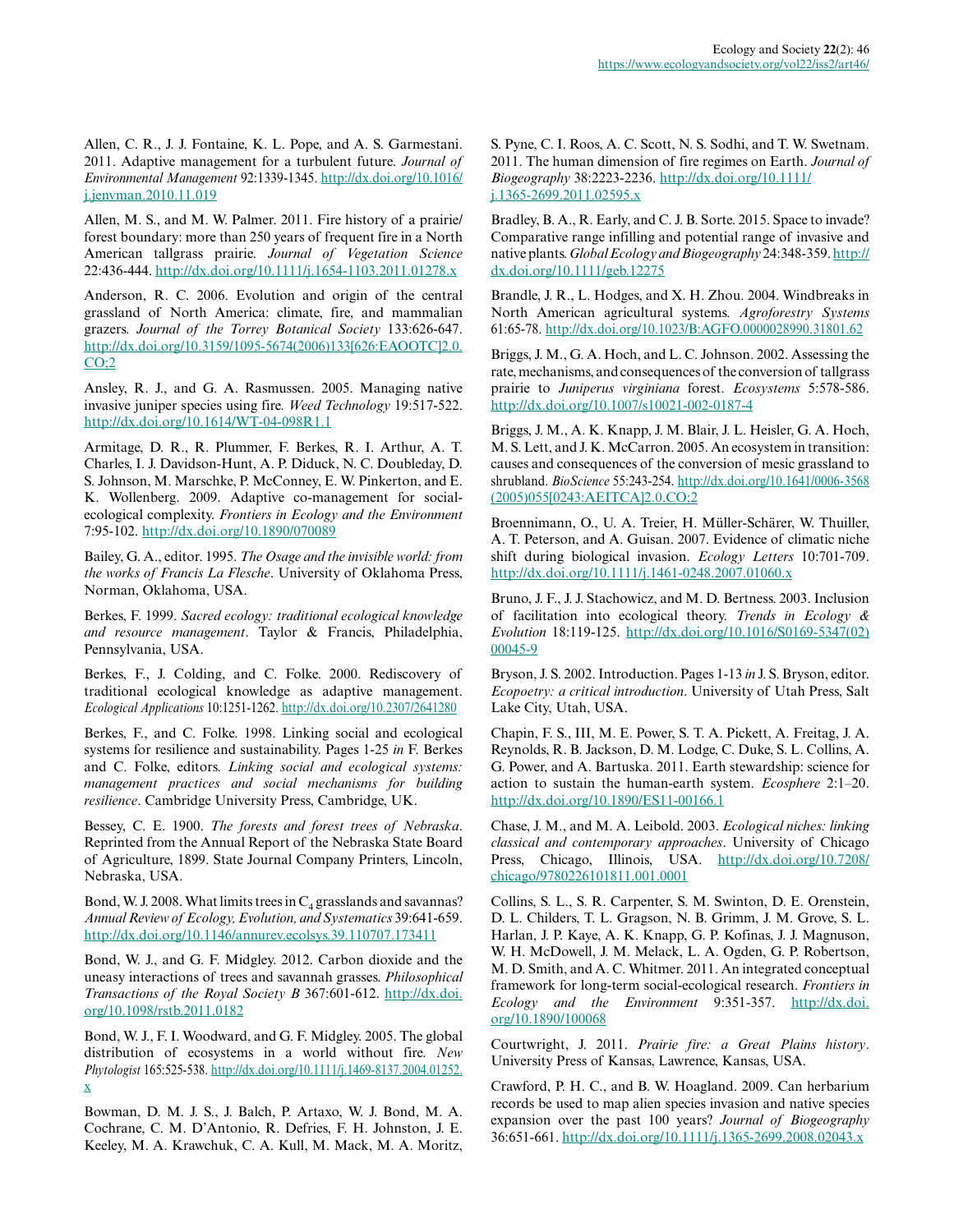Crona, B., and Ö. Bodin. 2012. Knowledge, social networks and leadership: setting the stage for the development of adaptive institutions? Pages 11-36 *in* E. Boyd and C. Folke, editors. *Adapting institutions: governance, complexity and socialecological resilience.* Cambridge University Press, Cambridge, UK. [http://dx.doi.org/10.1017/cbo9781139017237.005](http://dx.doi.org/10.1017%2Fcbo9781139017237.005)

Cumming, G. S. 2014. Theoretical frameworks for the analysis of social-ecological systems. Pages 3-24 *in* S. Sakai and C. Umetsu, editors. *Social-ecological systems in transition*. Springer, Tokyo, Japan. [http://dx.doi.org/10.1007/978-4-431-54910-9\\_1](http://dx.doi.org/10.1007%2F978-4-431-54910-9_1) 

D'Odorico, P., F. Laio, and L. Ridolfi. 2006. A probabilistic analysis of fire-induced tree-grass coexistence in savannas. *American Naturalist* 167:E79-E87. [http://dx.doi.org/10.1086/500617](http://dx.doi.org/10.1086%2F500617) 

Davidson-Hunt, I. J., and F. Berkes. 2003. Nature and society through the lens of resilience: toward a human-in-ecosystem perspective. Pages 53-82 *in* F. Berkes, J. Colding, and C. Folke, editors. *Navigating social-ecological systems: building resilience for complexity and change.* Cambridge University Press, Cambridge, UK. [http://dx.doi.org/10.1017/cbo9780511541957.006](http://dx.doi.org/10.1017%2Fcbo9780511541957.006) 

Davis, M. A. 2009. *Invasion biology*. Oxford University Press, Oxford, UK.

Dellasala, D. A., J. E. Williams, C. D. Williams, and J. F. Franklin. 2004. Beyond smoke and mirrors: a synthesis of fire policy and science. *Conservation Biology* 18:976-986. [http://dx.doi.](http://dx.doi.org/10.1111%2Fj.1523-1739.2004.00529.x) [org/10.1111/j.1523-1739.2004.00529.x](http://dx.doi.org/10.1111%2Fj.1523-1739.2004.00529.x)

De Vos, A., G. S. Cumming, D. Cumming, J. M. Ament, J. Baum, H. Clements, J. Grewar, K. Maciejewski, and C. Moore. 2016. Pathogens, disease, and the social-ecological resilience of protected areas. *Ecology and Society* 21(1):20. [http://dx.doi.](http://dx.doi.org/10.5751%2FES-07984-210120) [org/10.5751/ES-07984-210120](http://dx.doi.org/10.5751%2FES-07984-210120) 

Elton, C. 1927. *Animal ecology*. Sedgwick and Jackson, London, UK.

Engler, R., and A. Guisan. 2009. MigClim: predicting plant distribution and dispersal in a changing climate. *Diversity and Distributions* 15:590-601. [http://dx.doi.org/10.1111/](http://dx.doi.org/10.1111%2Fj.1472-4642.2009.00566.x) [j.1472-4642.2009.00566.x](http://dx.doi.org/10.1111%2Fj.1472-4642.2009.00566.x)

Fitzpatrick, M. C., J. F. Weltzin, N. J. Sanders, and R. R. Dunn. 2007. The biogeography of prediction error: why does the introduced range of the fire ant over-predict its native range? *Global Ecology and Biogeography* 16:24-33. [http://dx.doi.](http://dx.doi.org/10.1111%2Fj.1466-8238.2006.00258.x) [org/10.1111/j.1466-8238.2006.00258.x](http://dx.doi.org/10.1111%2Fj.1466-8238.2006.00258.x)

Folke, C. 2007. Social-ecological systems and adaptive governance of the commons. *Ecological Research* 22:14-15. [http://](http://dx.doi.org/10.1007%2Fs11284-006-0074-0) [dx.doi.org/10.1007/s11284-006-0074-0](http://dx.doi.org/10.1007%2Fs11284-006-0074-0) 

Folke, C., S. R. Carpenter, B. Walker, M. Scheffer, T. Chapin, and J. Rockström. 2010. Resilience thinking: integrating resilience, adaptability and transformability. *Ecology and Society* 15(4):20. [http://dx.doi.org/10.5751/es-03610-150420](http://dx.doi.org/10.5751%2Fes-03610-150420)

Folke, C., T. Hahn, P. Olsson, and J. Norberg. 2005. Adaptive governance of social-ecological systems. *Annual Review of Environment and Resources* 30:441-473. [http://dx.doi.org/10.1146/](http://dx.doi.org/10.1146%2Fannurev.energy.30.050504.144511) [annurev.energy.30.050504.144511](http://dx.doi.org/10.1146%2Fannurev.energy.30.050504.144511) 

Fuhlendorf, S. D., S. A. Archer, F. E. Smeins, D. M. Engle, and C. A. Taylor, Jr. 2008. The combined influence of grazing, fire, and herbaceous productivity on tree-grass interactions. Pages 219-238 *in* O. W. Van Auken, editor. *Western North American Juniperus communities: a dynamic vegetation type.* Springer, New York, New York, USA. [http://dx.doi.org/10.1007/978-0-387-34003-6\\_12](http://dx.doi.org/10.1007%2F978-0-387-34003-6_12)

Fuhlendorf, S. D., D. M. Engle, J. Kerby, and R. Hamilton. 2009. Pyric herbivory: rewilding landscapes through the recoupling of fire and grazing. *Conservation Biology* 23:588-598. [http://dx.doi.](http://dx.doi.org/10.1111%2Fj.1523-1739.2008.01139.x) [org/10.1111/j.1523-1739.2008.01139.x](http://dx.doi.org/10.1111%2Fj.1523-1739.2008.01139.x)

Fuhlendorf, S. D., F. E. Smeins, and W. E. Grant. 1996. Simulation of a fire-sensitive ecological threshold: a case study of Ashe juniper on the Edwards Plateau of Texas, USA. *Ecological Modelling* 90:245-255. [http://dx.doi.org/10.1016/0304-3800\(95\)](http://dx.doi.org/10.1016%2F0304-3800%2895%2900151-4) [00151-4](http://dx.doi.org/10.1016%2F0304-3800%2895%2900151-4) 

Gallagher, R. V., L. J. Beaumont, L. Hughes, and M. R. Leishman. 2010. Evidence for climatic niche and biome shifts between native and novel ranges in plant species introduced to Australia. *Journal of Ecology* 98:790-799. [http://dx.doi.org/10.1111/j.1365-2745.2010.01677.](http://dx.doi.org/10.1111%2Fj.1365-2745.2010.01677.x) [x](http://dx.doi.org/10.1111%2Fj.1365-2745.2010.01677.x) 

Garrard, G. 2012. *Ecocriticism*. Second edition. Routledge, London, UK.

Geerts, S., D. Moodley, M. Gaertner, J. J. Le Roux, M. A. McGeoch, C. Muofhe, D. M. Richardson, and J. R. U. Wilson. 2013. The absence of fire can cause a lag phase: the invasion dynamics of *Banksia ericifolia* (Proteaceae). *Austral Ecology* 38:931-941. [http://dx.doi.org/10.1111/aec.12035](http://dx.doi.org/10.1111%2Faec.12035) 

Gilmore, M. R. [1919] 1991. *Uses of plants by the Indians of the Missouri River region*. University of Nebraska Press, Lincoln, Nebraska, USA.

González-Moreno, P., J. M. Dietz, D. M. Richardson, and M. Vilà. 2015. Beyond climate: disturbance niche shifts in invasive species. *Global Ecology and Biogeography* 24:360-370. [http://dx.](http://dx.doi.org/10.1111%2Fgeb.12271) [doi.org/10.1111/geb.12271](http://dx.doi.org/10.1111%2Fgeb.12271) 

Grimm, N. B., J. Morgan Grove, S. T. A. Pickett, and C. L. Redman. 2000. Integrated approaches to long-term studies of urban ecological systems. *Bioscience* 50:571-584. [http://dx.doi.](http://dx.doi.org/10.1641%2F0006-3568%282000%29050%5B0571%3AIATLTO%5D2.0.CO%3B2) [org/10.1641/0006-3568\(2000\)050\[0571:IATLTO\]2.0.CO;2](http://dx.doi.org/10.1641%2F0006-3568%282000%29050%5B0571%3AIATLTO%5D2.0.CO%3B2)

Grinnell, J. 1917. The niche-relationships of the California Thrasher. *Auk* 34:427-433. [http://dx.doi.org/10.2307/4072271](http://dx.doi.org/10.2307%2F4072271) 

Groisman, P. Y., R. W. Knight, and T. R. Karl. 2012. Changes in intense precipitation over the central United States. *Journal of Hydrometeorology* 13:47-66. [http://dx.doi.org/10.1175/JHM-](http://dx.doi.org/10.1175%2FJHM-D-11-039.1)[D-11-039.1](http://dx.doi.org/10.1175%2FJHM-D-11-039.1) 

Gunderson, L. H. 2003. Adaptive dancing: interactions between social resilience and ecological crises. Pages 33-52 *in* F. Berkes, J. Colding, and C. Folke, editors. *Navigating social-ecological systems: building resilience for complexity and change.* Cambridge University Press, Cambridge, UK. [http://dx.doi.org/10.1017/](http://dx.doi.org/10.1017%2Fcbo9780511541957.005) [cbo9780511541957.005](http://dx.doi.org/10.1017%2Fcbo9780511541957.005)

Hahn, T., P. Olsson, C. Folke, and K. Johansson. 2006. Trustbuilding, knowledge generation and organizational innovations: the role of a bridging organization for adaptive comanagement of a wetland landscape around Kristianstad, Sweden. *Human Ecology* 34:573-592. [http://dx.doi.org/10.1007/s10745-006-9035-](http://dx.doi.org/10.1007%2Fs10745-006-9035-z)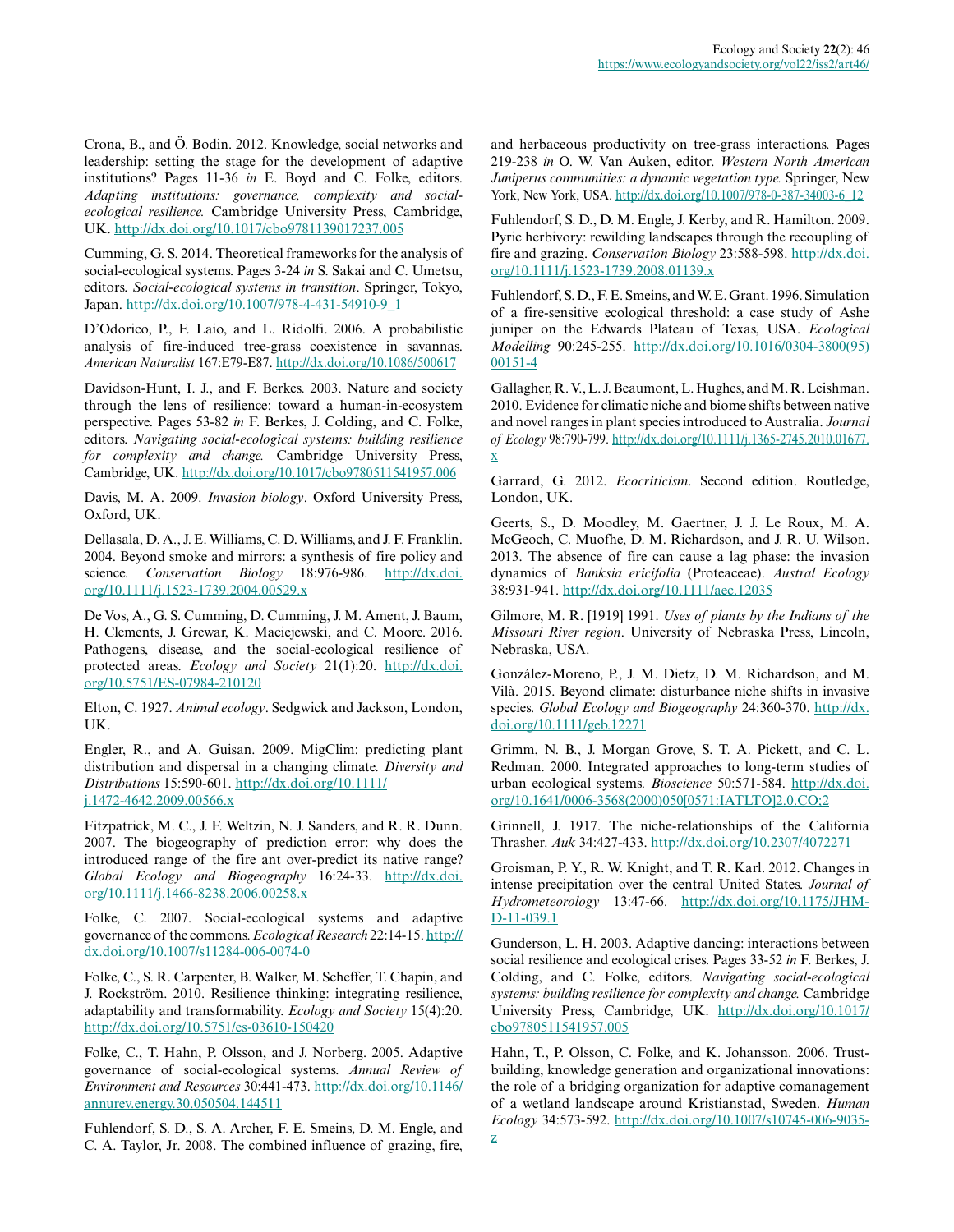Hansen, T. M. 2011. Survival. Pages 9-10 *in* T. M. Hansen and L. M. Hasselstrom. *Dirt songs: a plains duet*. Backwaters Press, Omaha, Nebraska, USA.

Hansen, T. M., and L. M. Hasselstrom. 2011. *Dirt songs: a plains duet*. Backwaters Press, Omaha, Nebraska, USA.

Harr, R. N., L. Wright Morton, S. R. Rusk, D. M. Engle, J. R. Miller, and D. Debinski. 2014. Landowners' perception of risk in grassland management: woody plant encroachment and prescribed fire. *Ecology and Society* 19(2):41. [http://dx.doi.](http://dx.doi.org/10.5751%2FES-06404-190241) [org/10.5751/ES-06404-190241](http://dx.doi.org/10.5751%2FES-06404-190241) 

Hass, R. 2013. American ecopoetry: an introduction. Pages xlilxv *in* A. Fisher-Wirth and L. Street, editors. *The ecopoetry anthology*. Trinity University Press, San Antonio, Texas, USA.

Hawbaker, T. J., V. C. Radeloff, S. I. Stewart, R. B. Hammer, N. S. Keuler, and M. K. Clayton. 2013. Human and biophysical influences on fire occurrence in the United States. *Ecological Applications* 23:565-582. [http://dx.doi.org/10.1890/12-1816.1](http://dx.doi.org/10.1890%2F12-1816.1)

Heise, U. K. 2006. The hitchhiker's guide to ecocriticism. *PMLA* 121:503-516. [http://dx.doi.org/10.1632/003081206X129684](http://dx.doi.org/10.1632%2F003081206X129684)

Hirzel, A. H., and G. Le Lay. 2008. Habitat suitability modelling and niche theory. *Journal of Applied Ecology* 45:1372-1381. [http://](http://dx.doi.org/10.1111%2Fj.1365-2664.2008.01524.x) [dx.doi.org/10.1111/j.1365-2664.2008.01524.x](http://dx.doi.org/10.1111%2Fj.1365-2664.2008.01524.x)

Hoekstra, J. M., T. M. Boucher, T. H. Ricketts, and C. Roberts. 2005. Confronting a biome crisis: global disparities of habitat loss and protection. *Ecology Letters* 8:23-29. [http://dx.doi.](http://dx.doi.org/10.1111%2Fj.1461-0248.2004.00686.x) [org/10.1111/j.1461-0248.2004.00686.x](http://dx.doi.org/10.1111%2Fj.1461-0248.2004.00686.x)

Holling, C. S. 2003. Forward: the backloop to sustainability. Pages xv-xxi *in* F. Berkes, J. Colding, and C. Folke, editors. *Navigating social-ecological systems: building resilience for complexity and change.* Cambridge University Press, Cambridge, UK.

Holling, C. S., and G. K. Meffe. 1996. Command and control and the pathology of natural resource management. *Conservation Biology* 10:328-337. [http://dx.doi.org/10.1046/j.1523-1739.1996.10020328.](http://dx.doi.org/10.1046%2Fj.1523-1739.1996.10020328.x) [x](http://dx.doi.org/10.1046%2Fj.1523-1739.1996.10020328.x)

Holling, C. S., and S. Sanderson. 1996. Dynamics of (dis) harmony in ecological and social systems. Pages 57-86 *in* S. Hanna, C. Folke, and K.-G. Mäler, editors. *Rights to nature: ecological, economic, cultural, and political principles of institutions for the environment.* Island Press, Washington, D.C., USA.

Holm, P., J. Adamson, H. Huang, L. Kirdan, S. Kitch, I. McCalman, J. Ogude, M. Ronan, D. Scott, K. O. Thompson, C. Travis, and K. Wehner. 2015. Humanities for the environment: a manifesto for research and action. *Humanities* 4:977-992. [http://](http://dx.doi.org/10.3390%2Fh4040977) [dx.doi.org/10.3390/h4040977](http://dx.doi.org/10.3390%2Fh4040977)

Holt, R. D. 2009. Bringing the Hutchinsonian niche into the 21st century: ecological and evolutionary perspectives. *Proceedings of the National Academy of Sciences, USA* 106:19659-19665. [http://](http://dx.doi.org/10.1073%2Fpnas.0905137106) [dx.doi.org/10.1073/pnas.0905137106](http://dx.doi.org/10.1073%2Fpnas.0905137106) 

Horncastle, V. J., E. C. Hellgren, P. M. Mayer, D. M. Engle, and D. M. Leslie, Jr. 2004. Differential consumption of eastern red cedar (*Juniperus virginiana*) by avian and mammalian guilds: implications for tree invasion. *American Midland Naturalist*

152:255-267. [https://doi.org/10.1674/0003-0031\(2004\)152\[0255:](https://doi.org/10.1674/0003-0031(2004)152[0255:DCOERC]2.0.CO;2) [DCOERC\]2.0.CO;2](https://doi.org/10.1674/0003-0031(2004)152[0255:DCOERC]2.0.CO;2)

Huntley, B., and R. Baxter. 2013. Vegetation ecology and global change. Pages 509-530 *in* E. van der Maarel and J. Franklin, editors. *Vegetation ecology.* Second edition. Wiley-Blackwell, Chichester, UK. [http://dx.doi.org/10.1002/9781118452592.ch17](http://dx.doi.org/10.1002%2F9781118452592.ch17)

Hutchinson, G. E. 1957. Concluding remarks. *Cold Springs Harbor Symposium. Quantitative Biology* 22:415-427. [http://dx.](http://dx.doi.org/10.1101%2FSQB.1957.022.01.039) [doi.org/10.1101/SQB.1957.022.01.039](http://dx.doi.org/10.1101%2FSQB.1957.022.01.039)

Hutchinson, G. E. 1978. *An introduction to population ecology*. Yale University Press, New Haven, Connecticut, USA.

Jones, N. A., S. Shaw, H. Ross, K. Witt, and B. Pinner. 2016. The study of human values in understanding and managing socialecological systems. *Ecology and Society* 21(1):15. [http://dx.doi.](http://dx.doi.org/10.5751%2FES-07977-210115) [org/10.5751/ES-07977-210115](http://dx.doi.org/10.5751%2FES-07977-210115) 

Kaye, F. W. 2011. *Goodlands: a meditation and history on the Great Plains*. AU Press, Edmonton, Alberta, Canada.

Kendrick, A. 2003. Caribou co-management in northern Canada: fostering multiple ways of knowing. Pages 241-268 *in* F. Berkes, J. Colding, and C. Folke, editors. *Navigating social-ecological systems: building resilience for complexity and change.* Cambridge University Press, Cambridge, UK. [http://dx.doi.org/10.1017/](http://dx.doi.org/10.1017%2Fcbo9780511541957.015) [cbo9780511541957.015](http://dx.doi.org/10.1017%2Fcbo9780511541957.015)

Kharouba, H. M., A. C. Algar, and J. T. Kerr. 2009. Historically calibrated predictions of butterfly species' range shift using global change as a pseudo-experiment. *Ecology* 90:2213-2222. [http://dx.](http://dx.doi.org/10.1890%2F08-1304.1) [doi.org/10.1890/08-1304.1](http://dx.doi.org/10.1890%2F08-1304.1) 

Knapp, A. K., J. K. McCarron, A. M. Silletti, G. A. Hoch, J. C. Heisler, M. S. Lett, J. M. Blair, J. M. Briggs, and M. D. Smith. 2008. Ecological consequences of the replacement of native grassland by *Juniperus virginiana* and other woody plants. Pages 156-169 *in* O. W. Van Auken, editor. *Western North American Juniperus communities: a dynamic vegetation type.* Springer, New York, New York, USA. http://dx.doi.org/10.1007/978-0-387-34003-6\_8

Knickerbocker, S. 2012. *Ecopoetics: the language of nature, the nature of language*. University of Massachusetts Press, Amherst, Massachusetts, USA.

Laris, P., S. Caillault, S. Dadashi, and A. Jo. 2015. The human ecology and geography of burning in an unstable savanna environment. *Journal of Ethnobiology* 35:111-139. [http://dx.doi.](http://dx.doi.org/10.2993%2F0278-0771-35.1.111) [org/10.2993/0278-0771-35.1.111](http://dx.doi.org/10.2993%2F0278-0771-35.1.111)

Larson, B. M. H. 2005. The war of the roses: demilitarizing invasion biology. *Frontiers in Ecology and the Environment* 3:495-500. [http://dx.doi.org/10.1890/1540-9295\(2005\)003\[0495:](http://dx.doi.org/10.1890/1540-9295(2005)003[0495:TWOTRD]2.0.CO;2) [TWOTRD\]2.0.CO;2](http://dx.doi.org/10.1890/1540-9295(2005)003[0495:TWOTRD]2.0.CO;2)

Lawson, E. R. 1990. *Juniperus virginiana* L. Eastern redcedar. Pages 240-259 *in* R. M. Burns and B. H. Honkala, technical coordinators. *The silvics of North America: 1. Conifers; 2. Hardwoods. Agricultural Handbook 654.* U.S. Forest Service, Washington, D.C., USA.

Ledford, H. 2015. How to solve the world's biggest problems. *Nature* 525:308-311. [http://dx.doi.org/10.1038/525308a](http://dx.doi.org/10.1038%2F525308a)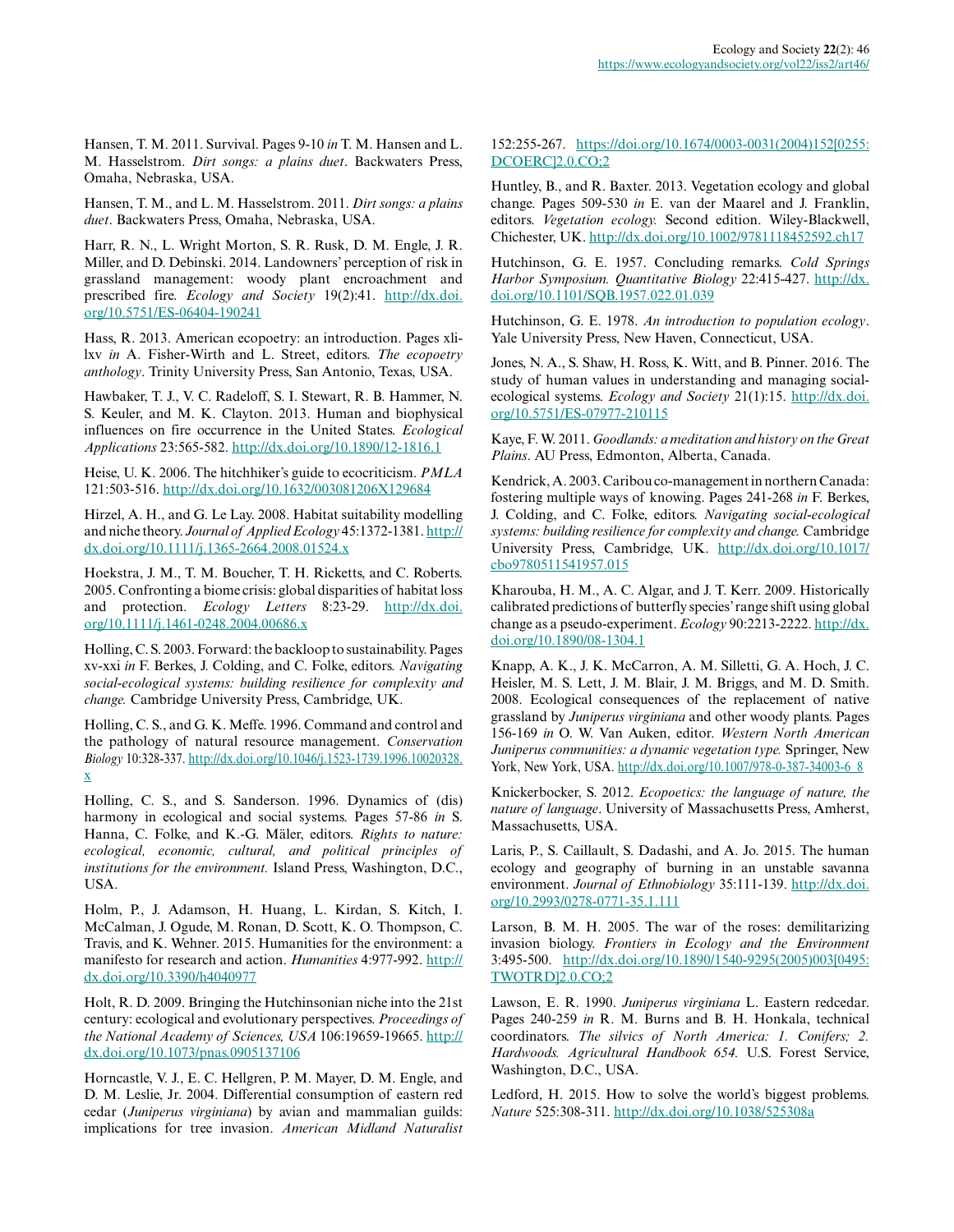Levin, S. A. 2006. Learning to live in a global commons: socioeconomic challenges for a sustainable environment. *Ecological Research* 21:328-333. [http://dx.doi.org/10.1007/](http://dx.doi.org/10.1007%2Fs11284-006-0162-1) [s11284-006-0162-1](http://dx.doi.org/10.1007%2Fs11284-006-0162-1) 

Liu, J., T. Dietz, S. R. Carpenter, M. Alberti, C. Folke, E. Moran, A. N. Pell, P. Deadman, T. Kratz, J. Lubchenco, E. Ostrom, Z. Ouyang, W. Provencher, C. L. Redman, S. H. Schneider, and W. W. Taylor. 2007. Complexity of coupled human and natural systems. *Science* 317:1513-1516. [http://dx.doi.org/10.1126/](http://dx.doi.org/10.1126%2Fscience.1144004) [science.1144004](http://dx.doi.org/10.1126%2Fscience.1144004)

Ludwig, D., M. Mangel, and B. Haddad. 2001. Ecology, conservation, and public policy. *Annual Review of Ecology and Systematics* 32:481-517. [http://dx.doi.org/10.1146/annurev.](http://dx.doi.org/10.1146%2Fannurev.ecolsys.32.081501.114116) [ecolsys.32.081501.114116](http://dx.doi.org/10.1146%2Fannurev.ecolsys.32.081501.114116)

McCay, B. J. 2002. Emergence of institutions for the commons: contexts, situations, and events. Pages 361-402 *in* E. Ostrom, T. Dietz, N. Dolsak, P. C. Stern, S. Stonich, and E. U. Weber, editors. *The drama of the commons*. National Academy Press, Washington, D.C., USA.

McGregor, D. 2004. Coming full circle: indigenous knowledge, environment, and our future. *American Indian Quarterly* 28:385-410. [http://dx.doi.org/10.1353/aiq.2004.0101](http://dx.doi.org/10.1353%2Faiq.2004.0101)

McKinley, D. C., and J. M. Blair. 2008. Woody plant encroachment by *Juniperus virginiana* in a mesic native grassland promotes rapid carbon and nitrogen accrual. *Ecosystems* 11:454-468. [http://dx.doi.org/10.1007/s10021-008-9133-4](http://dx.doi.org/10.1007%2Fs10021-008-9133-4)

Meneguzzo, D. M., and G. C. Liknes. 2015. Status and trends of eastern redcedar (*Juniperus virginiana*) in the Central United States: analyses and observations based on forest inventory and analysis data. *Journal of Forestry* 113:325-334. [http://dx.doi.](http://dx.doi.org/10.5849%2Fjof.14-093) [org/10.5849/jof.14-093](http://dx.doi.org/10.5849%2Fjof.14-093)

Miller, J. R., L. W. Morton, D. M. Engle, D. M. Debinski, and R. N. Harr. 2012. Nature reserves as catalysts for landscape change. *Frontiers in Ecology and the Environment* 10:144-152. [http://dx.](http://dx.doi.org/10.1890%2F100227) [doi.org/10.1890/100227](http://dx.doi.org/10.1890%2F100227)

Miller, T. R., T. D. Baird, C. M. Littlefield, G. Kofinas, F. S. Chapin III, and C. L. Redman. 2008. Epistemological pluralism: reorganizing interdisciplinary research. *Ecology and Society* 13 (2):46. [http://dx.doi.org/10.5751/es-02671-130246](http://dx.doi.org/10.5751%2Fes-02671-130246) 

Morton, L. W., E. Regen, D. M. Engle, J. R. Miller, and R. N. Harr. 2010. Perceptions of landowners concerning conservation, grazing, fire, and eastern redcedar in tallgrass prairie management. *Rangeland Ecology and Management* 63:645-654. [http://dx.doi.org/10.2111/REM-D-09-00041.1](http://dx.doi.org/10.2111%2FREM-D-09-00041.1)

Munguía, M., C. Rahbek, T. F. Rangel, J. A. F. Diniz-Filho, and M. B. Araújo. 2012. Equilibrium of global amphibian species distributions with climate. *PLoS ONE* 7:e34420. [http://dx.doi.](http://dx.doi.org/10.1371%2Fjournal.pone.0034420) [org/10.1371/journal.pone.0034420](http://dx.doi.org/10.1371%2Fjournal.pone.0034420) 

Murphy, S. D. 2013. Perspective: plus ça change, plus c'est la même chose. Pages 150-151 *in* R. J. Hobbs, E. S. Higgs, and C. M. Hall, editors. *Novel ecosystems: intervening in the new ecological world order*. Wiley-Blackwell, Chichester, UK. [http://dx.doi.](http://dx.doi.org/10.1002%2F9781118354186.ch16) [org/10.1002/9781118354186.ch16](http://dx.doi.org/10.1002%2F9781118354186.ch16)

Myers, J. A., and K. E. Harms. 2011. Seed arrival and ecological filters interact to assemble high-diversity plant communities. *Ecology* 92:676-686. [http://dx.doi.org/10.1890/10-1001.1](http://dx.doi.org/10.1890%2F10-1001.1) 

Nabhan, G. P. 2000. Interspecific relationships affecting endangered species recognized by O'Odham and Comcáac cultures. *Ecological Applications* 10:1288-1295. [http://dx.doi.](http://dx.doi.org/10.2307%2F2641284) [org/10.2307/2641284](http://dx.doi.org/10.2307%2F2641284) 

Nabhan, G. P. 2009. Ethnoecology: bridging disciplines, cultures and species. *Journal of Ethnobiology* 29:3-7. [http://dx.doi.](http://dx.doi.org/10.2993%2F0278-0771-29.1.3) [org/10.2993/0278-0771-29.1.3](http://dx.doi.org/10.2993%2F0278-0771-29.1.3)

Nabhan, G. P. 2016. Introduction: letter to young ethnobiologists. Pages 3-9 *in* G. P. Nabhan, editor. *Ethnobiology for the future: linking cultural and ecological diversity*. University of Arizona Press, Tucson, Arizona, USA.

Nay, C. G., and M. W. Brunson. 2013. A war of words: do conflict metaphors affect beliefs about managing "unwanted" plants? *Societies* 3:158-169. [http://dx.doi.org/10.3390/soc3020158](http://dx.doi.org/10.3390%2Fsoc3020158)

Ostrom, E. 2005. *Understanding institutional diversity*. Princeton University Press, Princeton, New Jersey, USA.

Passmore, J. 1974. *Man's responsibility for nature: ecological problems and Western traditions*. Duckworth, London, UK.

Pearman, P. B., A. Guisan, O. Broennimann, and C. F. Randin. 2008. Niche dynamics in space and time. *Trends in Ecology and Evolution* 23:149-158. [http://dx.doi.org/10.1016/j.tree.2007.11.005](http://dx.doi.org/10.1016%2Fj.tree.2007.11.005) 

Pearson, R. G., and T. P. Dawson. 2003. Predicting the impacts of climate change on the distribution of species: are bioclimatic envelope models useful? *Global Ecology and Biogeography* 12:361-371. [http://dx.doi.org/10.1046/j.1466-822X.2003.00042.](http://dx.doi.org/10.1046%2Fj.1466-822X.2003.00042.x) [x](http://dx.doi.org/10.1046%2Fj.1466-822X.2003.00042.x) 

Perring, M. P., P. Manning, R. J. Hobbs, A. E. Lugo, C. E. Ramalho, and R. J. Standish. 2013. Novel urban ecosystems and ecosystem services. Pages 310-325 *in* R. J. Hobbs, E. S. Higgs, and C. M. Hall, editors. *Novel ecosystems: intervening in the new ecological world order*. Wiley-Blackwell, Oxford, UK. [http://dx.](http://dx.doi.org/10.1002%2F9781118354186.ch38) [doi.org/10.1002/9781118354186.ch38](http://dx.doi.org/10.1002%2F9781118354186.ch38) 

Peterson, A. T., J. Soberón, R. G. Pearson, R. P. Anderson, E. Martínez-Meyer, M. Nakamura, and M. B. Araújo. 2011. *Ecological niches and geographic distributions*. Princeton University Press, Princeton, New Jersey, USA.

Pierce, S., A. Luzzaro, M. Caccianiga, R. M. Ceriani, and B. Cerabolini. 2007. Disturbance is the principle ɑ-scale filter determining niche differentiation, coexistence and biodiversity in an alpine community. *Journal of Ecology* 95:698-706. [http://dx.](http://dx.doi.org/10.1111%2Fj.1365-2745.2007.01242.x) [doi.org/10.1111/j.1365-2745.2007.01242.x](http://dx.doi.org/10.1111%2Fj.1365-2745.2007.01242.x)

Pierotti, R., and D. Wildcat. 2000. Traditional ecological knowledge: the third alternative (commentary). *Ecological Applications* 10:1333-1340. [http://dx.doi.org/10.2307/2641289](http://dx.doi.org/10.2307%2F2641289) 

Pulliam, H. R. 2000. On the relationship between niche and distribution. *Ecology Letters* 3:349-361. [http://dx.doi.org/10.1046/](http://dx.doi.org/10.1046%2Fj.1461-0248.2000.00143.x) [j.1461-0248.2000.00143.x](http://dx.doi.org/10.1046%2Fj.1461-0248.2000.00143.x)

Pyne, S. J. 2004. *Tending fire: coping with America's wildland fires*. Island Press, Washington, D.C., USA.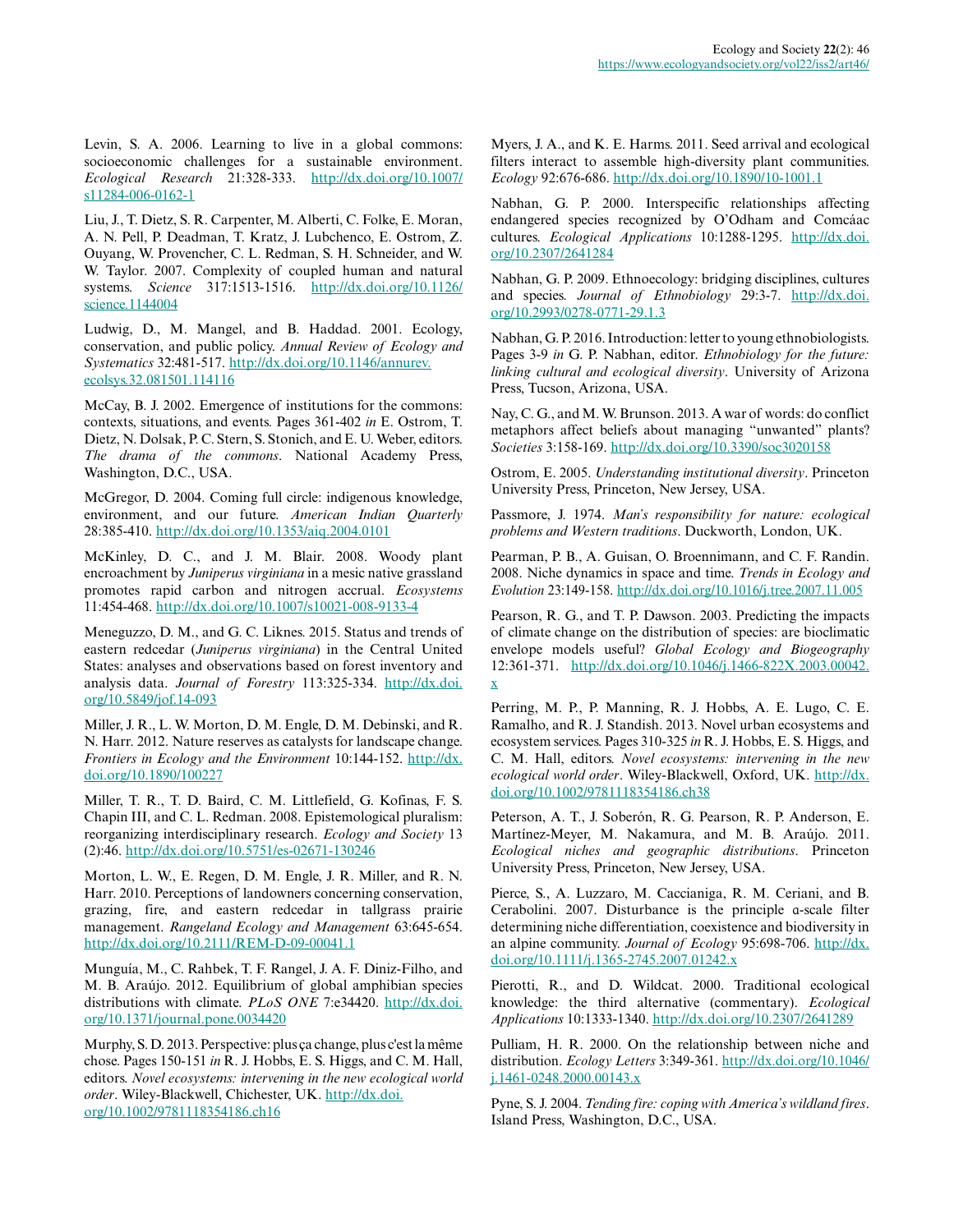Ratajczak, Z., J. M. Briggs, D. G. Goodin, L. Luo, R. L. Mohler, J. B. Nippert, and B. Obermeyer. 2016. Assessing the potential for transitions from tallgrass prairie to woodlands: are we operating beyond critical fire thresholds? *Rangeland Ecology and Management* 69:280-287. [http://dx.doi.org/10.1016/j.rama.2016.03.004](http://dx.doi.org/10.1016%2Fj.rama.2016.03.004) 

Ratajczak, Z., J. B. Nippert, J. M. Briggs, and J. M. Blair. 2014. Fire dynamics distinguish grasslands, shrublands and woodlands as alternative attractors in the Central Great Plains of North America. *Journal of Ecology* 102:1374-1385. [http://dx.doi.](http://dx.doi.org/10.1111%2F1365-2745.12311) [org/10.1111/1365-2745.12311](http://dx.doi.org/10.1111%2F1365-2745.12311)

Richardson, D. M., P. Pyšek, M. Rejmánek, M. G. Barbour, F. D. Panetta, and C. J. West. 2000. Naturalization and invasion of alien plants: concepts and definitions. *Diversity and Distributions* 6:93-107. [http://dx.doi.org/10.1046/j.1472-4642.2000.00083.x](http://dx.doi.org/10.1046%2Fj.1472-4642.2000.00083.x) 

Rifkin, M. 2014. *Settler common sense: queerness and everyday colonialism in the American Renaissance*. University of Minnesota Press, Minneapolis, Minnesota, USA. [http://dx.doi.org/10.5749/](http://dx.doi.org/10.5749%2Fminnesota%2F9780816690572.001.0001) [minnesota/9780816690572.001.0001](http://dx.doi.org/10.5749%2Fminnesota%2F9780816690572.001.0001)

Robinson, J. G. 2011. Ethical pluralism, pragmatism, and sustainability in conservation practice. *Biological Conservation* 144:958-965. [http://dx.doi.org/10.1016/j.biocon.2010.04.017](http://dx.doi.org/10.1016%2Fj.biocon.2010.04.017) 

Rocheleau, D., and P. Nirmal. 2016. Culture. Pages 50-55 *in* J. Adamson, W. A. Gleason, and D. N. Pellow, editors. *Keywords for environmental studies*. New York University Press, New York, New York, USA.

Sauer, T. J., C. A. Cambardella, and D. W. Meek. 2006. Spatial variation of soil properties related to vegetation properties. *Plant and Soil* 280:1-5. [http://dx.doi.org/10.1007/s11104-005-1545-8](http://dx.doi.org/10.1007%2Fs11104-005-1545-8) 

Scheffer, M., and S. R. Carpenter. 2003. Catastrophic regime shifts in ecosystems: linking theory to observation. *Trends in Ecology and Evolution* 18:648-656. [http://dx.doi.org/10.1016/j.](http://dx.doi.org/10.1016%2Fj.tree.2003.09.002) [tree.2003.09.002](http://dx.doi.org/10.1016%2Fj.tree.2003.09.002) 

Scheffer, M., F. Westley, and W. Brock. 2003. Slow response of societies to new problems: causes and costs. *Ecosystems* 6:493-502. [http://dx.doi.org/10.1007/PL00021504](http://dx.doi.org/10.1007%2FPL00021504)

Schurr, F. M., G. F. Midgely, A. G. Rebelo, G. Reeves, P. Poschlod, and S. I. Higgins. 2007. Colonization and persistence ability explain the extent to which plant species fill their potential range. *Global Ecology and Biogeography* 16:449-459. [http://dx.doi.](http://dx.doi.org/10.1111%2Fj.1466-8238.2006.00293.x) [org/10.1111/j.1466-8238.2006.00293.x](http://dx.doi.org/10.1111%2Fj.1466-8238.2006.00293.x)

Scigaj, L. M. 1999. *Sustainable poetry: four American ecopoets*. University Press of Kentucky, Lexington, Kentucky, USA.

Shafer, M., D. Ojima, J. M. Antle, D. Kluck, R. A. McPherson, S. Petersen, B. Scanlon, and K. Sherman. 2014. Great Plains. Pages 441-461 *in* J. M. Melillo, T. C. Richmond, and G. W. Yohe, editors. *Climate change impacts in the United States: the third national climate assessment*. U.S. Global Change Research Program, Washington, D.C., USA.

Simberloff, D. 2013. *Invasive species: what everyone needs to know.* Oxford University Press, New York, New York, USA.

Soberón, J. 2007. Grinnellian and Eltonian niches and geographic distributions of species. *Ecology Letters* 10:1115-1123. [http://dx.](http://dx.doi.org/10.1111%2Fj.1461-0248.2007.01107.x) [doi.org/10.1111/j.1461-0248.2007.01107.x](http://dx.doi.org/10.1111%2Fj.1461-0248.2007.01107.x)

Soberón, J. and M. Nakamura. 2009. Niches and distributional areas: concepts, methods, and assumptions. *Proceedings of the National Academy of Sciences* 106:19644-19650. [http://dx.doi.](http://dx.doi.org/10.1073%2Fpnas.0901637106) [org/10.1073/pnas.0901637106](http://dx.doi.org/10.1073%2Fpnas.0901637106) 

Soberón, J., and A. T. Peterson. 2005. Interpretation of models of fundamental ecological niches and species' distributional areas. *Biodiversity Informatics* 2:1-10. [http://dx.doi.org/10.17161/](http://dx.doi.org/10.17161%2Fbi.v2i0.4) [bi.v2i0.4](http://dx.doi.org/10.17161%2Fbi.v2i0.4) 

Spoon, J., R. Arnold, B. J. Lefler, and C. Milton. 2015. Nuwuvi (Southern Paiute), shifting fire regimes, and the Carpenter One Fire in the Spring Mountains National Recreation Area, Nevada. Journal of Ethnobiology 35:85-110. [http://dx.doi.](http://dx.doi.org/10.2993%2F0278-0771-35.1.85) [org/10.2993/0278-0771-35.1.85](http://dx.doi.org/10.2993%2F0278-0771-35.1.85) 

Stambaugh, M. C., R. P. Guyette, and J. Marschall. 2013. Fire history in the Cherokee Nation of Oklahoma. *Human Ecology* 41:749-758. [http://dx.doi.org/10.1007/s10745-013-9571-2](http://dx.doi.org/10.1007%2Fs10745-013-9571-2)

Starks, P. J., and D. N. Moriasi. 2017. Impact of Eastern redcedar encroachment on stream discharge in the North Canadian River basin. *Journal of Soil and Water Conservation* 72:12-25. [http://dx.](http://dx.doi.org/10.2489%2Fjswc.72.1.12) [doi.org/10.2489/jswc.72.1.12](http://dx.doi.org/10.2489%2Fjswc.72.1.12) 

Steffen, W., K. Richardson, J. Rockström, S. E. Cornell, I. Fetzer, E. M. Bennett, R. Biggs, S. R. Carpenter, W. de Vries, C. A. de Wit, C. Folke, D. Gerten, J. Heinke, G. M. Mace, L. M. Persson, V. Ramanathan, B. Reyers, and S. Sörlin. 2015. Planetary boundaries: guiding human development on a changing planet. *Science* 347(6223). [http://dx.doi.org/10.1126/science.1259855](http://dx.doi.org/10.1126%2Fscience.1259855) 

Streit Krug, A. 2013. Reproducing plant bodies on the Great Plains. Pages 243-264 *in* R. Laist, editor. *Plants and literature: essays in critical plant studies*. Rodopi Press, Amsterdam, The Netherlands.

Tang, Z., Y. Gu, J. Drahota, T. LaGrange, A. Bishop, and M. S. Kuzila. 2015. Using fly ash as a marker to quantify culturallyaccelerated sediment accumulation in playa wetlands. *Journal of the American Water Resources Association* 51:1643-1655. [http://](http://dx.doi.org/10.1111%2F1752-1688.12347) [dx.doi.org/10.1111/1752-1688.12347](http://dx.doi.org/10.1111%2F1752-1688.12347) 

Taylor, C. A. Jr., D. Twidwell, N. E. Garza, C. Rosser, J. K. Hoffman, and T. D. Brooks. 2012. Long-term effects of fire, livestock herbivory removal, and weather variability in Texas semiarid savanna. *Rangeland Ecology and Management* 65:21-30. [http://dx.doi.org/10.2111/REM-D-10-00124.1](http://dx.doi.org/10.2111%2FREM-D-10-00124.1)

Travis, J. M. J., R. W. Brooker, and C. Dytham. 2005. The interplay of positive and negative species interactions across an environmental gradient: insights from an individual-based simulation model. *Biology Letters* 1:5-8. [http://dx.doi.](http://dx.doi.org/10.1098%2Frsbl.2004.0236) [org/10.1098/rsbl.2004.0236](http://dx.doi.org/10.1098%2Frsbl.2004.0236)

Turner, M. G. 2010. Disturbance and landscape dynamics in a changing world. *Ecology* 91:2833-2849. [http://dx.doi.](http://dx.doi.org/10.1890%2F10-0097.1) [org/10.1890/10-0097.1](http://dx.doi.org/10.1890%2F10-0097.1)

Turner, M. G., R. H. Gardner, and R. V. O'Neill. 2001. *Landscape ecology in theory and practice: pattern and process*. Springer-Verlag, New York, New York, USA.

Turner, N. J., I. J. Davidson-Hunt, and M. O'Flaherty. 2003. Living on the edge: ecological and cultural edges as sources of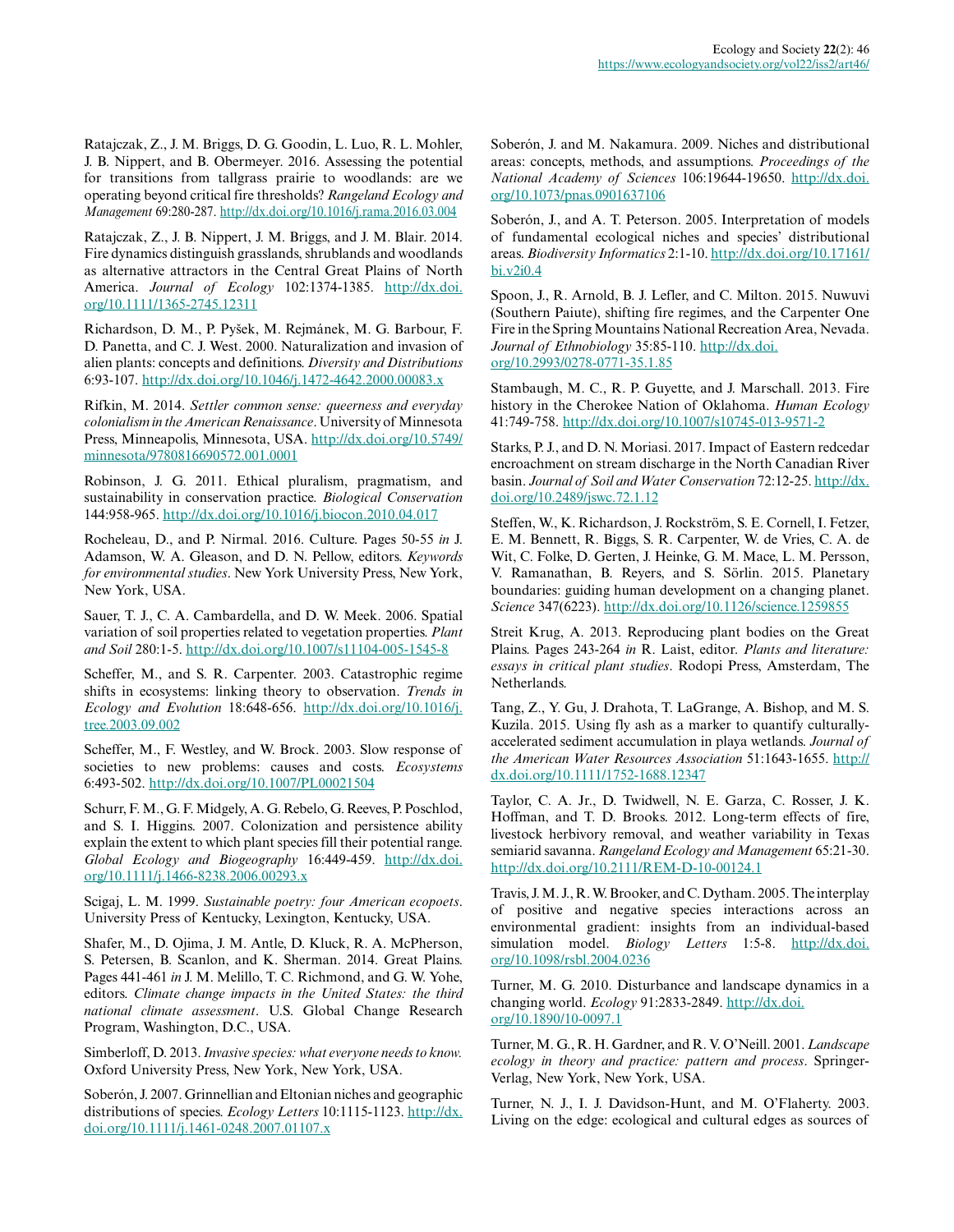diversity for social-ecological resilience. *Human Ecology* 31:439-461. [http://dx.doi.org/10.1023/A:1025023906459](http://dx.doi.org/10.1023%2FA%3A1025023906459)

Twidwell, D., S. D. Fuhlendorf, C. A. Taylor Jr., and W. E. Rogers. 2013*a.* Refining thresholds in coupled fire-vegetation models to improve management of encroaching woody plants in grasslands. *Journal of Applied Ecology* 50:603-613. [http://dx.doi.](http://dx.doi.org/10.1111%2F1365-2664.12063) [org/10.1111/1365-2664.12063](http://dx.doi.org/10.1111%2F1365-2664.12063)

Twidwell, D., W. E. Rogers, S. D. Fuhlendorf, C. L. Wonkka, D. M. Engle, J. R. Weir, U. P. Kreuter, and C. A. Taylor Jr. 2013*b.* The rising Great Plains fire campaign: citizens' response to woody plant encroachment. *Frontiers in Ecology and the Environment* 11: e64-e71. [http://dx.doi.org/10.1890/130015](http://dx.doi.org/10.1890%2F130015) 

Twidwell, D., W. E. Rogers, C. L. Wonkka, C. A. Taylor Jr., and U. P. Kreuter. 2016*b.* Extreme prescribed fire during drought reduces survival and density of woody resprouters. *Journal of Applied Ecology* 53:1585-1596. [http://dx.doi.org/10.1111/1365-2664.12674](http://dx.doi.org/10.1111%2F1365-2664.12674)

Twidwell, D., A. S. West, W. B. Hiatt, A. L. Ramirez, J. Taylor Winter, D. M. Engle, S. D. Fuhlendorf, and J. D. Carlson. 2016*a.* Plant invasions or fire policy: which has altered fire behavior more in tallgrass prairie? *Ecosystems* 19:356-368. [http://dx.doi.](http://dx.doi.org/10.1007%2Fs10021-015-9937-y) [org/10.1007/s10021-015-9937-y](http://dx.doi.org/10.1007%2Fs10021-015-9937-y)

Václavík, T., and R. K. Meentemeyer. 2012. Equilibrium or not? Modelling potential distribution of invasive species in different stages of invasion. *Diversity and Distributions* 18:73-83. [http://dx.](http://dx.doi.org/10.1111%2Fj.1472-4642.2011.00854.x) [doi.org/10.1111/j.1472-4642.2011.00854.x](http://dx.doi.org/10.1111%2Fj.1472-4642.2011.00854.x)

van Langevelde, F., C. A. D. M. van de Vijver, L. Kumar, J. van de Koppel, N. De Ridder, J. Van Andel, A. K. Skidmore, J. W. Hearne, L. Stroosnijder, W. J. Bond, H. H. T. Prins, and M. Rietkerk. 2003. Effects of fire and herbivory on the stability of savanna ecosystems. *Ecology* 84:337-350. [http://dx.doi.](http://dx.doi.org/10.1890%2F0012-9658%282003%29084%5B0337%3AEOFAHO%5D2.0.CO%3B2) [org/10.1890/0012-9658\(2003\)084\[0337:EOFAHO\]2.0.CO;2](http://dx.doi.org/10.1890%2F0012-9658%282003%29084%5B0337%3AEOFAHO%5D2.0.CO%3B2)

Vincent, J. R. 2007. Spatial dynamics, social norms, and the opportunity of the commons. *Ecological Research* 22:3-7. [http://](http://dx.doi.org/10.1007%2Fs11284-006-0070-4) [dx.doi.org/10.1007/s11284-006-0070-4](http://dx.doi.org/10.1007%2Fs11284-006-0070-4) 

Volder, A., D. D. Briske, and M. G. Tjoelker. 2013. Climate warming and precipitation redistribution modify tree-grass interactions and tree species establishment in a warm-temperate savanna. *Global Change Biology* 19:843-857. [http://dx.doi.](http://dx.doi.org/10.1111%2Fgcb.12068) [org/10.1111/gcb.12068](http://dx.doi.org/10.1111%2Fgcb.12068) 

Walker, B., C. S. Holling, S. R. Carpenter, and A. Kinzig. 2004. Resilience, adaptability and transformability in social-ecological systems. *Ecology and Society* 9(2):5. [http://dx.doi.org/10.5751/](http://dx.doi.org/10.5751%2Fes-00650-090205) [es-00650-090205](http://dx.doi.org/10.5751%2Fes-00650-090205) 

Walker, B., and D. Salt. 2006. *Resilience thinking: sustaining ecosystems and people in a changing world*. Island Press, Washington, D.C., USA.

Walker, T. L., Jr, and W. W. Hoback. 2007. Effect of invasive eastern redcedar on capture rates of *Nicrophorus americanus* and other *Silphidae*. *Environmental Entomology* 36:297-307. [http://dx.](http://dx.doi.org/10.1093%2Fee%2F36.2.297) [doi.org/10.1093/ee/36.2.297](http://dx.doi.org/10.1093%2Fee%2F36.2.297)

Weir, J. R., D. Twidwell, and C. L. Wonkka. 2016. From grassroots to national alliance: the emerging trajectory for landowner prescribed burn associations. *Rangelands* 38:113-119. [http://dx.](http://dx.doi.org/10.1016%2Fj.rala.2016.02.005) [doi.org/10.1016/j.rala.2016.02.005](http://dx.doi.org/10.1016%2Fj.rala.2016.02.005) 

Westley, F., S. R. Carpenter, W. A. Brock, C. S. Holling, and L. H. Gunderson. 2002. Why systems of people and nature are not just social and ecological systems. Pages 103-119 *in* L. H. Gunderson, and C. S. Holling, editors. *Panarchy: understanding transformations in human and natural systems*. Island Press, Washington, D.C., USA.

Wiens, J. J., D. D. Ackerly, A. P. Allen, B. L. Anacker, L. B. Buckley, H. V. Cornell, E. I. Damschen, T. J. Davies, J.-A. Grytnes, S. P. Harrison, B. A. Hawkins, R. D. Holt, C. M. McCain, and P. R. Stephens. 2010. Niche conservatism as an emerging principle in ecology and conservation biology. *Ecology Letters* 13:1310-1324. [http://dx.doi.org/10.1111/j.1461-0248.2010.01515.x](http://dx.doi.org/10.1111%2Fj.1461-0248.2010.01515.x) 

Wishart, D. J. 1995. *An unspeakable sadness: the dispossession of the Nebraska Indians*. University of Nebraska Press, Lincoln, Nebraska, USA.

White, P. S., and A. Jentsch. 2004. Disturbance, succession, and community assembly in terrestrial plant communities. Pages 342-366 *in* V. M. Temperton, R. J. Hobbs, T. Nuttle, and S. Halle, editors. *Assembly rules and restoration ecology: bridging the gap between theory and practice*. Island Press, Washington, D.C., USA.

Witte, S. S., and M. V. Gallagher, editors. 2010. *The North American journals of Prince Maximilian of Wied: Volume 2 April-September 1833*. University of Oklahoma Press, Norman, Oklahoma, USA.